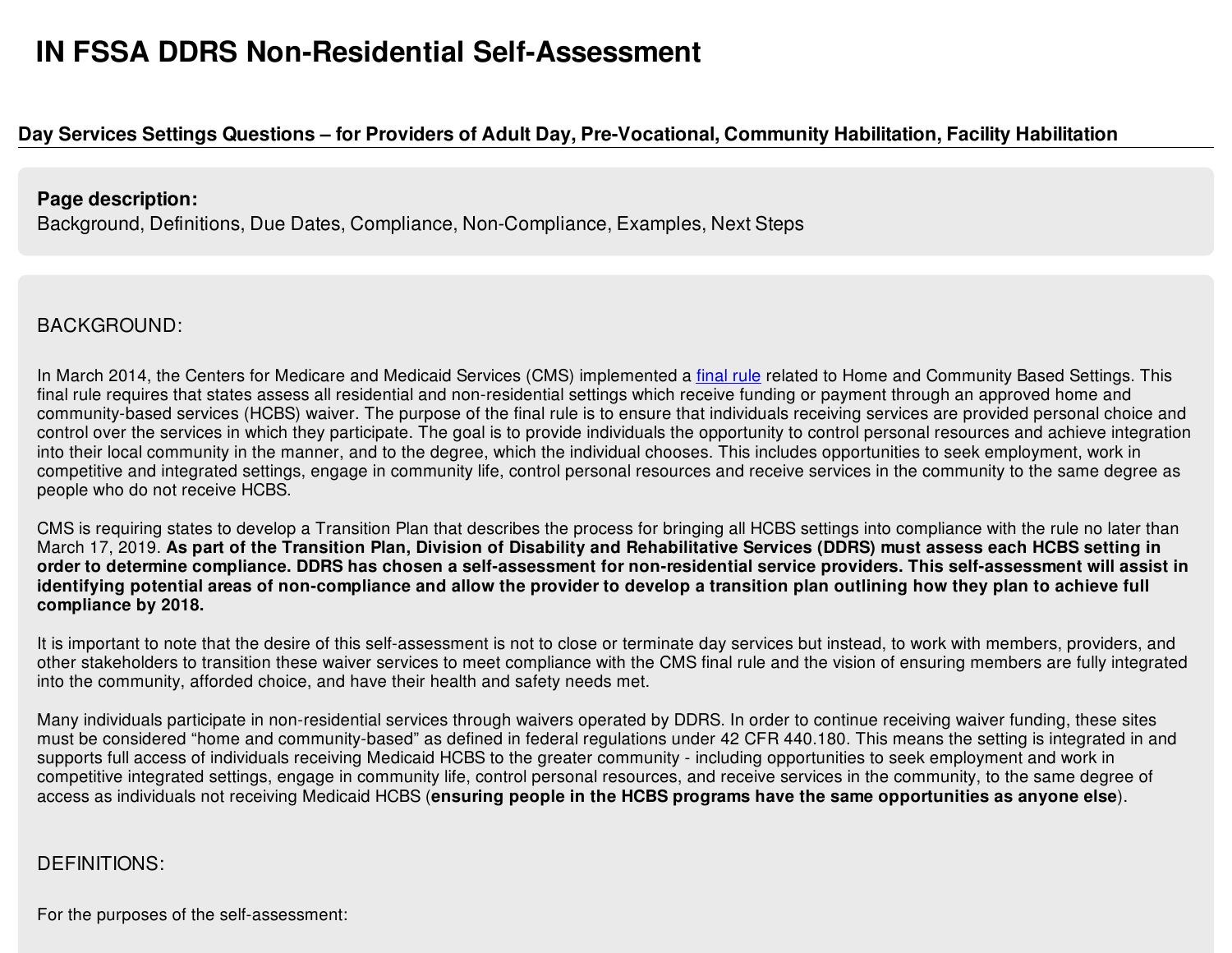- 'Services' refers to the array of services a member may receive, including adult day services, case management, prevocational services, respite, and individual/group community-based habilitation. Note: this list is not all-inclusive of services available under the waiver
- 'Setting' refers to the general location of where the member may receive services, such as in the home, in the community, or in a facility
- 'Site' refers to the physical location/specific address where the service is delivered

#### **INSTRUCTIONS:**

#### **You Are a Day Service Provider**

You have been identified as a current provider of BDDS waiver-funded HCBS day program services under the Division of Disability and Rehabilitation Services (DDRS). Indiana is currently assessing these day services (**Facility Based Habilitation, Community Based Habilitation, Adult Day Services, Prevocational Services**) as required by the HCBS final rule and as established in Indiana's Statewide Transition Plan.

#### **You Are Required to Respond**

#### DUE DATE:

#### **Your responses to this self-assessment are due by October 13, 2016.**

This self-assessment is one component of the HCBS compliance determination process. DDRS will review your responses and provide feedback to you identifying any areas in need of a transition plan by December 30, 2016.

#### COMPLIANCE:

This survey self-assessment will assist DDRS with determining site specific compliance with the HCBS final rule.

#### **NON-COMPLIANCE:**

For areas identified as non-compliant, DDRS will work with your agency to develop a plan to support the effective transition of the site to become HCBS compliant by July of 2018. This timeframe is to provide necessary time and planning for the providers to demonstrate compliance, and ensure minimal interruption in service delivery to individuals being supported by an HCBS waiver service.

# **All Agency Day Service Site(s) Must Be Included**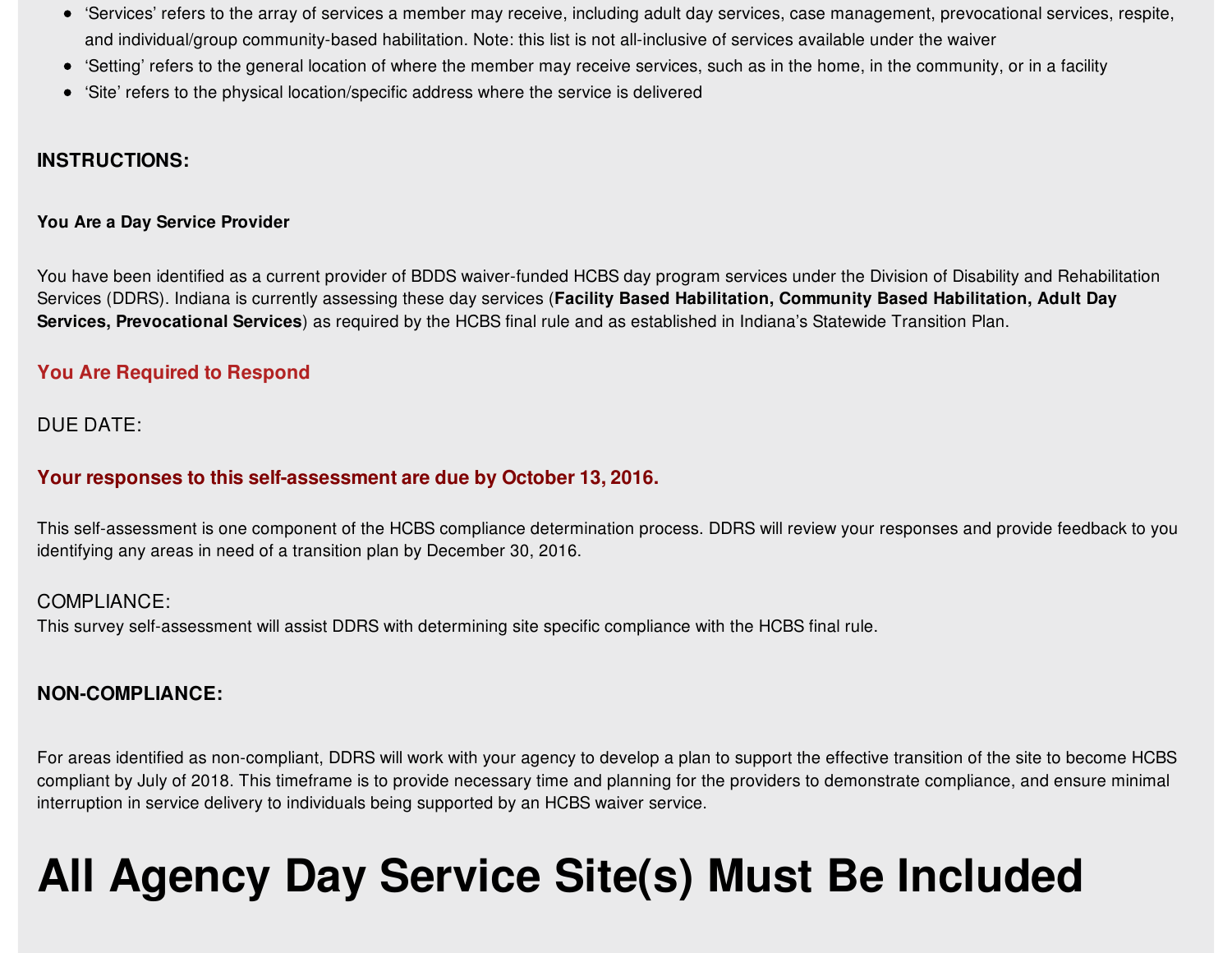Each site must be self-assessed by 10/13/2016. Sites that are not reported by this date, that are not confirmed compliant by DDRS, and that do not have accompanying documentation will be deemed non-compliant and will be subject to immediately meeting HCBS final rule compliance. Therefore, it is absolutely critical for providers to respond to the survey realistically, and accurately. Site information will be verified, and in some cases an on-site visit will be scheduled to confirm the self-assessment responses.

For assistance related to the Day Service Self-Assessment, please email questions to inbdds@pcgus.com.

#### **EXAMPLES:**

Each provider could be part of multiple settings and could have multiple sites related to each setting. In order to gather the necessary information from you in this self-assessment, we ask that you complete this self-assessment for each set of company policies/procedures that establish the **rules of conduct within your organization's settings and sites.** For example, Provider Smith has determined they have 2 settings and 5 sites. Sites 1-4 operate under Provider Smith company-policy-A, but site 5 operates under Provider Smith Company-Policy-B. Provider Smith will complete this selfassessment two times; once responding to the questions given policy A and once responding to the questions given policy B.

For example: Provider Smith provides Community Based Habilitation, Facility Based Day, and Pre-Vocational services under the waiver. There are two physical buildings and three hubs. The physical buildings provide Facility Based Day services in one building and Pre-Vocational services in another building that is it a sheltered work shop. The hubs are where the individuals utilizing Community Based Habilitation meet prior to going into the community. While Provider Smith may have overarching policies in place, each site that services are delivered in must be assessed for compliance. For this example, Provider Smith has 5 sites total. The facilities that provide Facility Based Day and Pre-Vocational services as well as the three addresses of the hubs. Regardless of the services provided at the site, the site itself must be assessed for compliance with the final rule.

Provider Smith has separate policies in place that address Facility Based Day services and Pre-Vocational services so they will complete one survey for those settings and list the two sites that are governed by those policies. Their Community Based Habilitation operates under a different set of policies, so *a separate survey must be completed with the three sites listed.*

| <b>Survey 1</b> |                                |                            |
|-----------------|--------------------------------|----------------------------|
| Provider Smith  | <b>Facility Based Day site</b> | <b>Pre-Vocational site</b> |
|                 | $123 S.$ Vine St               | $ 123 S.$ Vine St          |
|                 |                                |                            |

**Survey 2**

| <b>Provider Smith</b> |                          |                | Community Based Hub Community Based Hub Community Based Hub |
|-----------------------|--------------------------|----------------|-------------------------------------------------------------|
|                       | <b>Site 1</b>            | site 2         | $\textsf{site} 3$                                           |
|                       | $123$ 1 <sup>st</sup> St | $4562^{nd}$ St | $7893^{rd}$ St                                              |
|                       |                          |                |                                                             |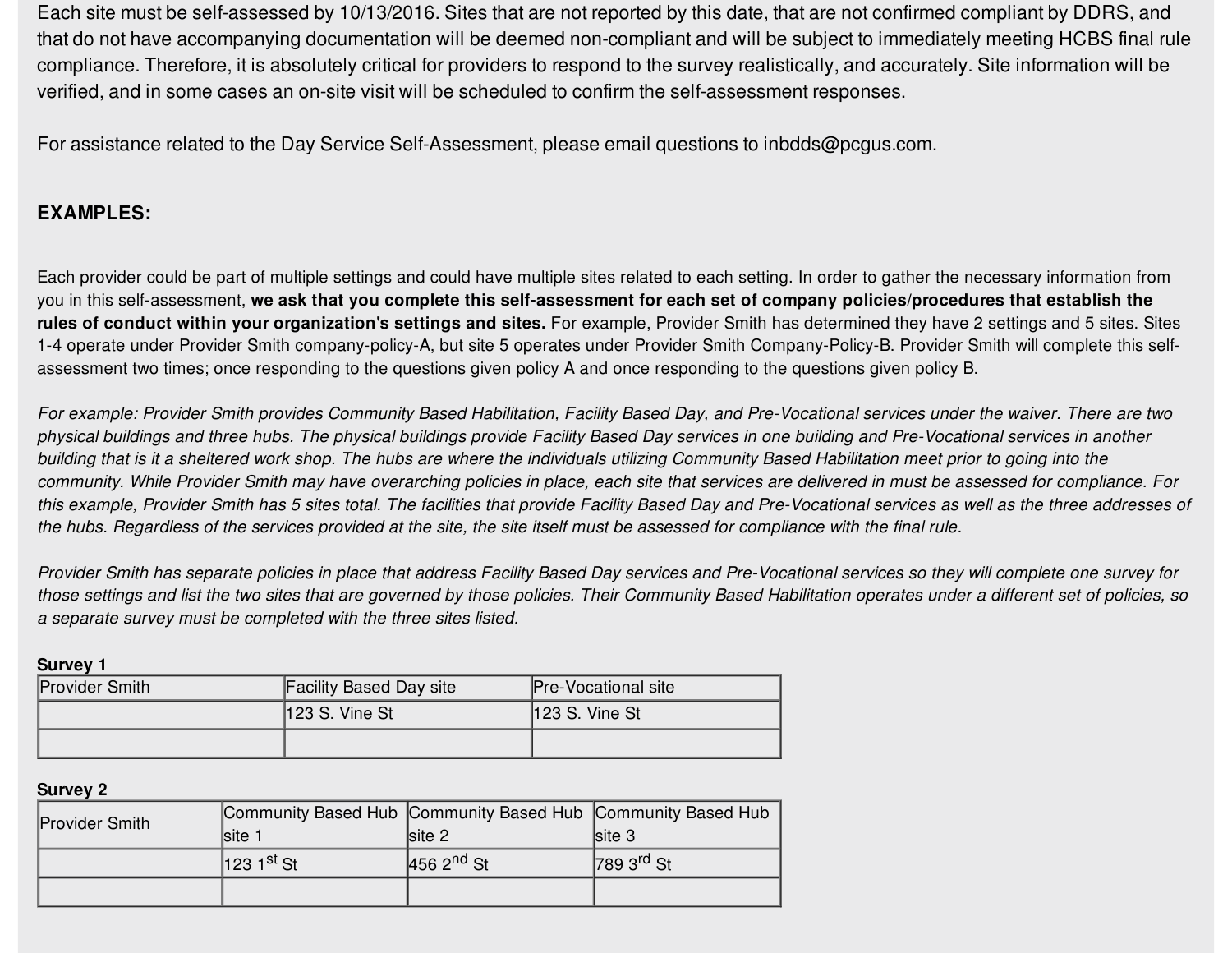Another example would be Provider Jones provides Facility Based Day services in three different physical locations as well as Community Based Habilitation operating out of the same locations. All operate under the same polices. Provider Jones would complete one survey, listing out each site.

|              | Facility Based Day/ | Facility Based Day/                          | Facility Based Day/ |
|--------------|---------------------|----------------------------------------------|---------------------|
|              | Community Based     | Community Based habilitation Community Based |                     |
| Provider     | habilitation site 1 | $\textsf{site} 2$                            | habilitation site 3 |
| <b>Jones</b> | 123 B Street        | 456 C Street                                 | 789 D Street        |
|              |                     |                                              |                     |

#### NEXT STEPS:

This self-assessment will identify sites that would benefit from an in-person evaluation to allow DDRS to provide additional guidance/feedback as to how the provider can achieve full compliance with the HCBS final rule. At the time of the on-site assessment, providers must be prepared to provide evidence to the assessor to support the information provided in the self-assessment. Providers must be able to provide evidence at the time of an onsite assessment to support the responses on this self-assessment. Evidence includes, but is not limited to:

#### 1. Provider policies/procedures:

- Service descriptions and how services are planned for each individual (ISP/PCP)
- Participant Rights Policies
- Any policies/procedures that address choice
- Any Policies/procedures that address community integration and community access
- Any policies/procedures that address restrictions, risk plans, etc.
- 2. Participant handbook
- 3. Staff training curriculum specific to rights, consumer choice, ISP implementation, and Person Centered Planning
- 4. Training schedule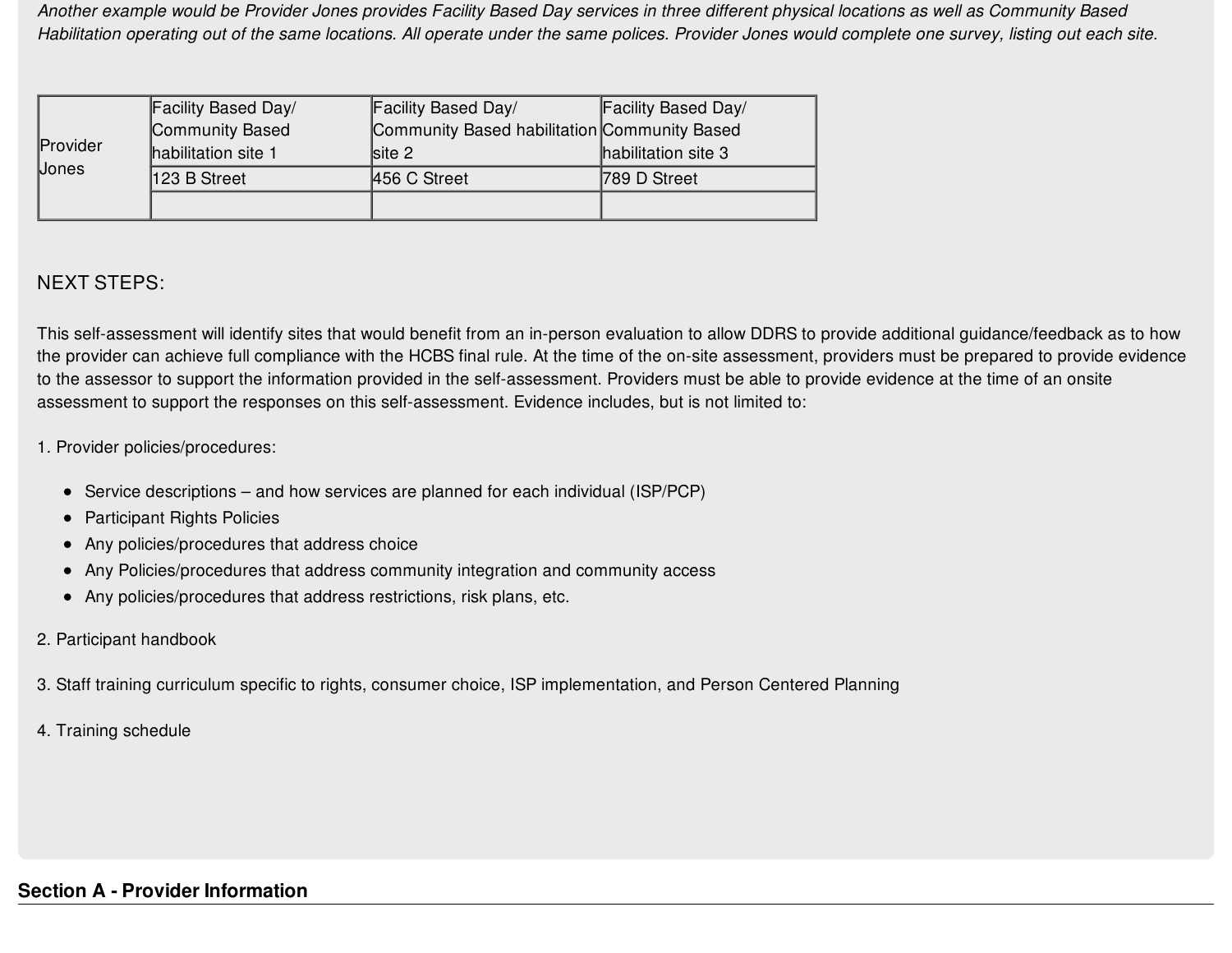# 1. Contact information for the individual completing this survey:

| Name          |  |
|---------------|--|
| <b>Title</b>  |  |
| Phone number  |  |
| Email address |  |

# 2. Provider/Company Information

**\***

| <b>Corporate Name</b>         |  |
|-------------------------------|--|
| <b>Mailing Contact Name</b>   |  |
| <b>Mailing Street Address</b> |  |
| <b>Mailing City</b>           |  |
| <b>Mailing State</b>          |  |
| <b>Mailing Zip Code</b>       |  |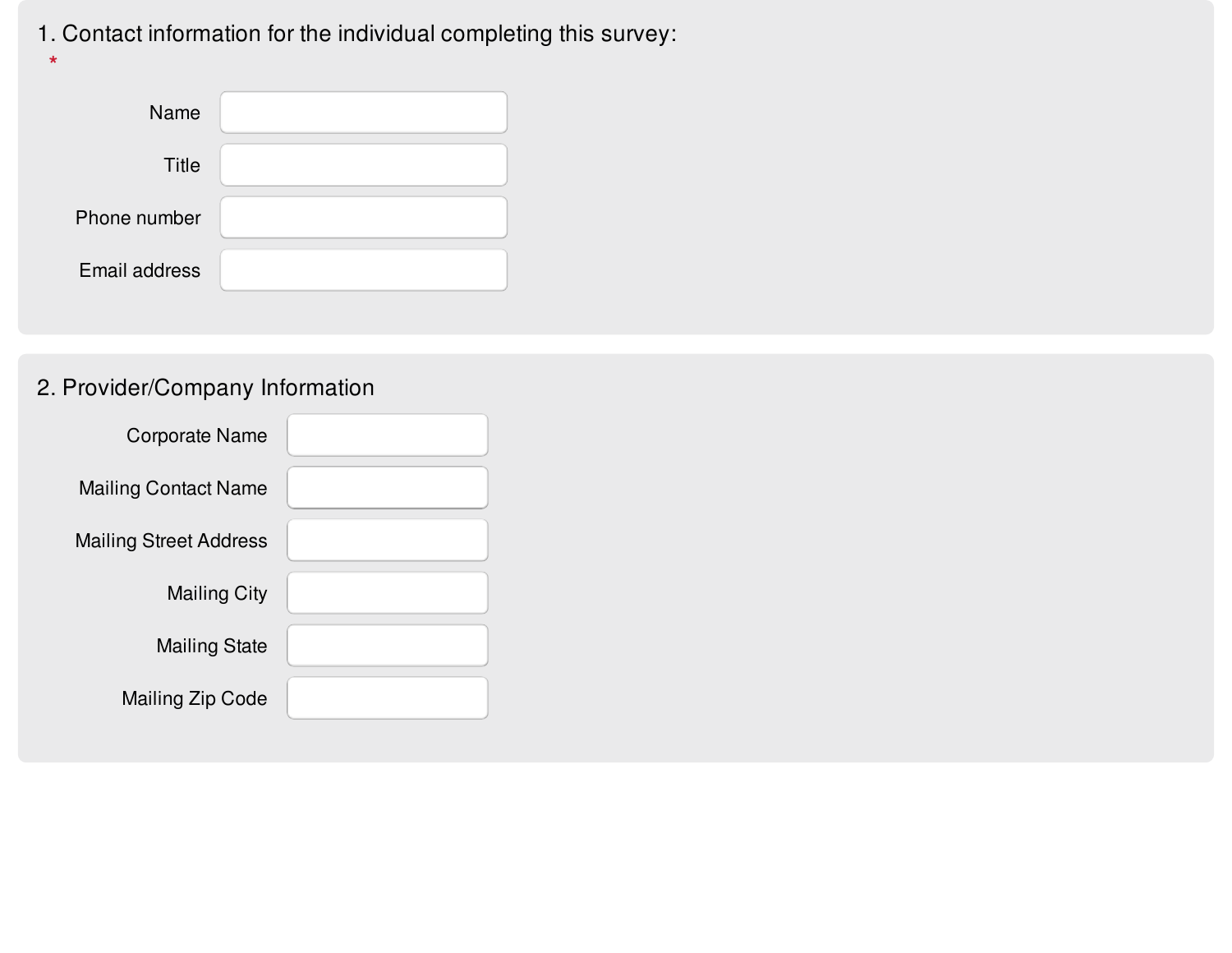- 3. What waiver services do you provide? Please select all that apply. **\***
	- $\Box$  Facility Based Hab
	- $\Box$  Community Based Hab
	- $\Box$  Adult Day Services
	- $\Box$  Prevocational Services
	- $\Box$  Occupational Therapy
	- $\Box$  Physical Therapy
	- $\Box$  Music Therapy
	- Extended Services
	- $\Box$  Recreation Therapy
	- $\Box$  Individual Therapy
	- $\Box$  Group Therapy
- 4. Please identify where these services are performed. Please select all that apply. **\***

**\***

- $\Box$  In a facility that serves individuals with disabilities
- Location within the community (Please explain)  $\Box$
- $\Box$  Both
- **Other**  $\Box$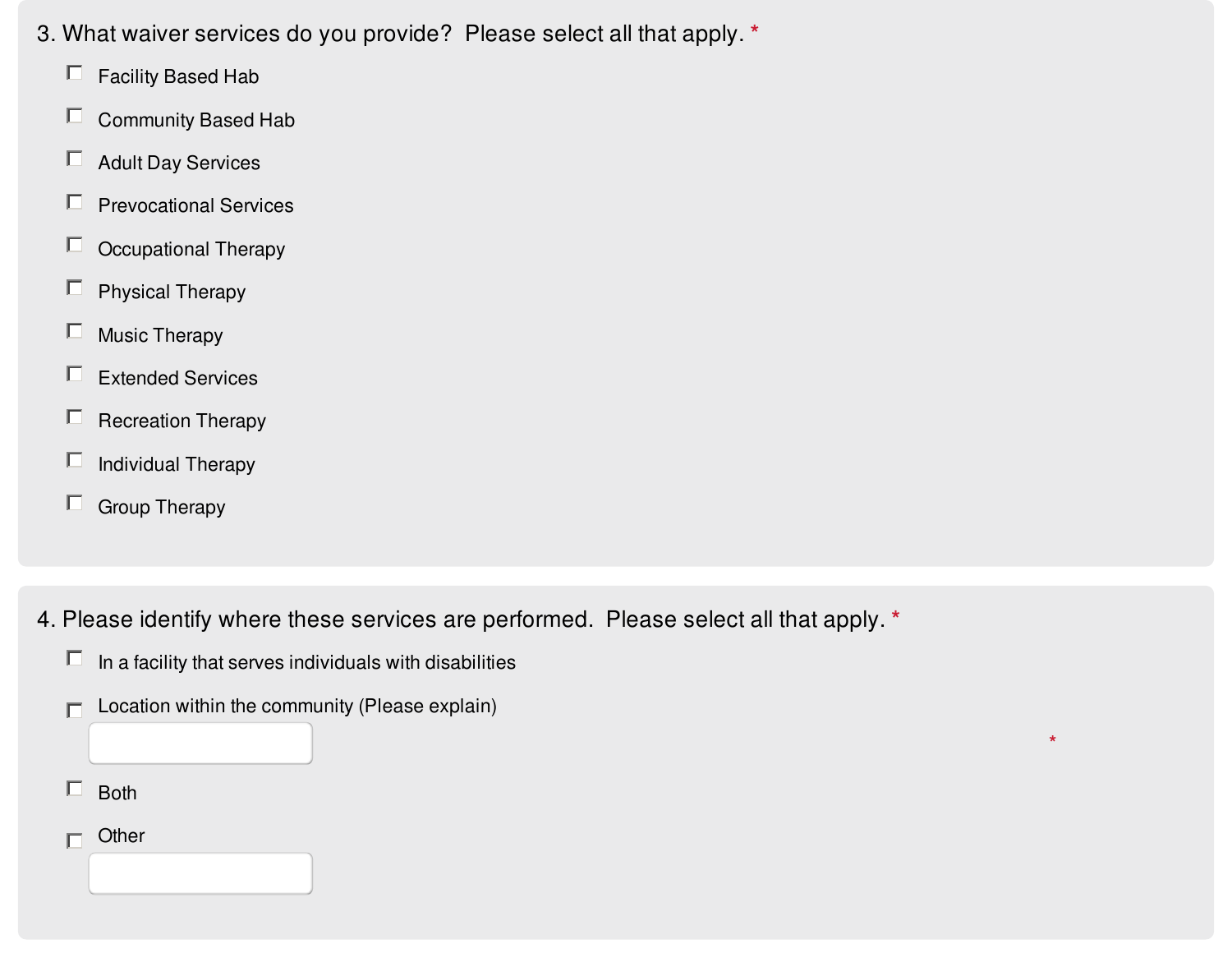- 5. Do you have a site that supports both facility habilitation AND community habilitation?
	- Yes
	- No

6. Please provide the requested contact information for each site that you are including in this self-assessment.

If you are including more than 4 sites in this self-assessment, you will be given opportunity to provide additional site contact information in the following question. **\***

|                                | Site 1 | Site 2 | Site 3 | Site 4 |
|--------------------------------|--------|--------|--------|--------|
| Site Name:                     |        |        |        |        |
| <b>Site Street</b><br>Address: |        |        |        |        |
| Site City:                     |        |        |        |        |
| Site Zip:                      |        |        |        |        |
| <b>Site Contact</b><br>Name:   |        |        |        |        |
| <b>Site Contact</b><br>Phone:  |        |        |        |        |
| <b>Site Contact</b><br>Email:  |        |        |        |        |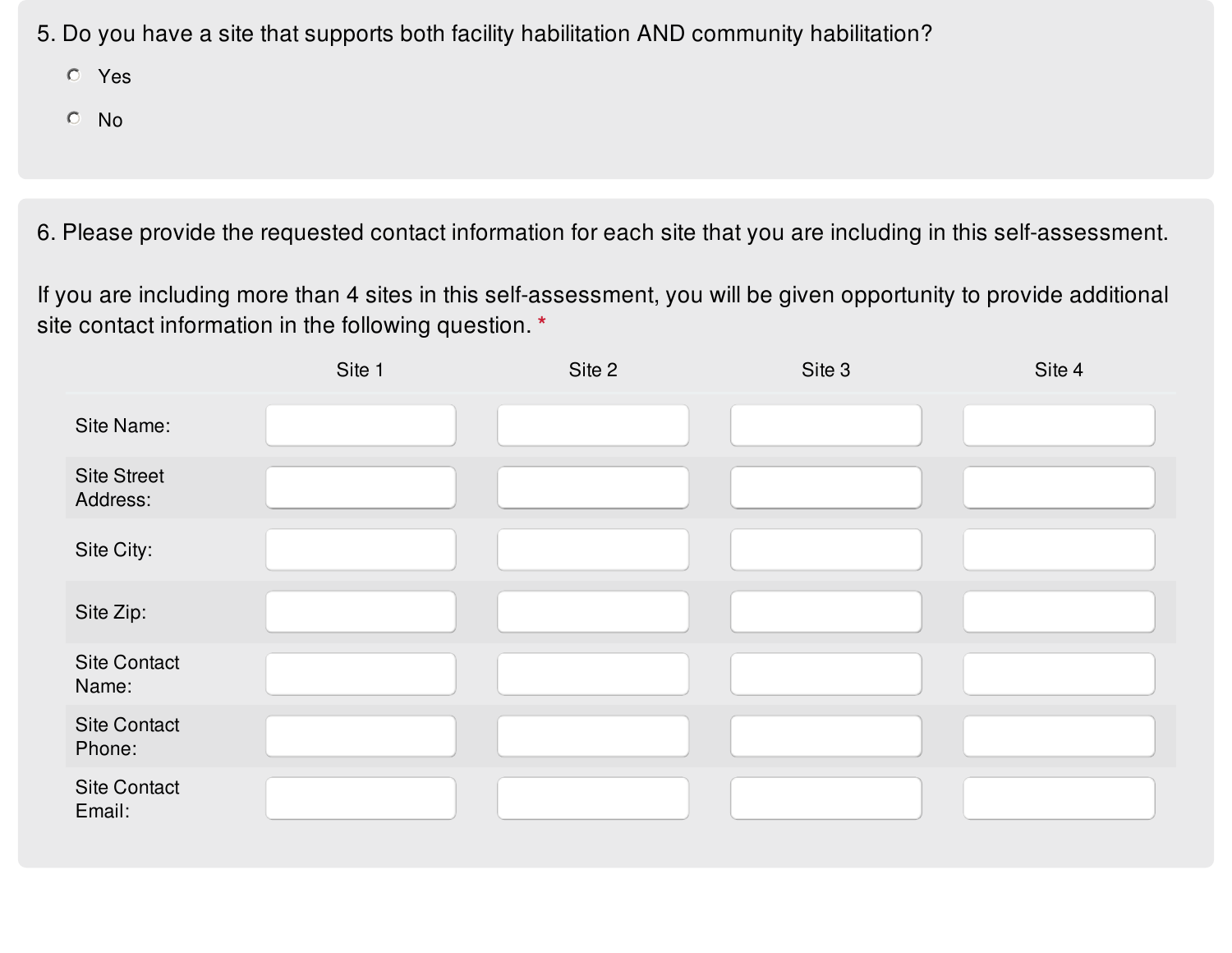7. Are you including more than four sites in this self-assessment response? **\***

- Yes
- No

8. Please provide the requested contact information for each site, in addition to the 4 that you provided in the previous question, that you are including in this self-assessment. **\***

|                                | Site 5 | Site 6 | Site 7 | Site 8 | Site 9 | Site 10 |
|--------------------------------|--------|--------|--------|--------|--------|---------|
| Site Name:                     |        |        |        |        |        |         |
| <b>Site Street</b><br>Address: |        |        |        |        |        |         |
| Site City:                     |        |        |        |        |        |         |
| Site Zip:                      |        |        |        |        |        |         |
| <b>Site Contact</b><br>Name:   |        |        |        |        |        |         |
| <b>Site Contact</b><br>Phone:  |        |        |        |        |        |         |
| <b>Site Contact</b><br>Email:  |        |        |        |        |        |         |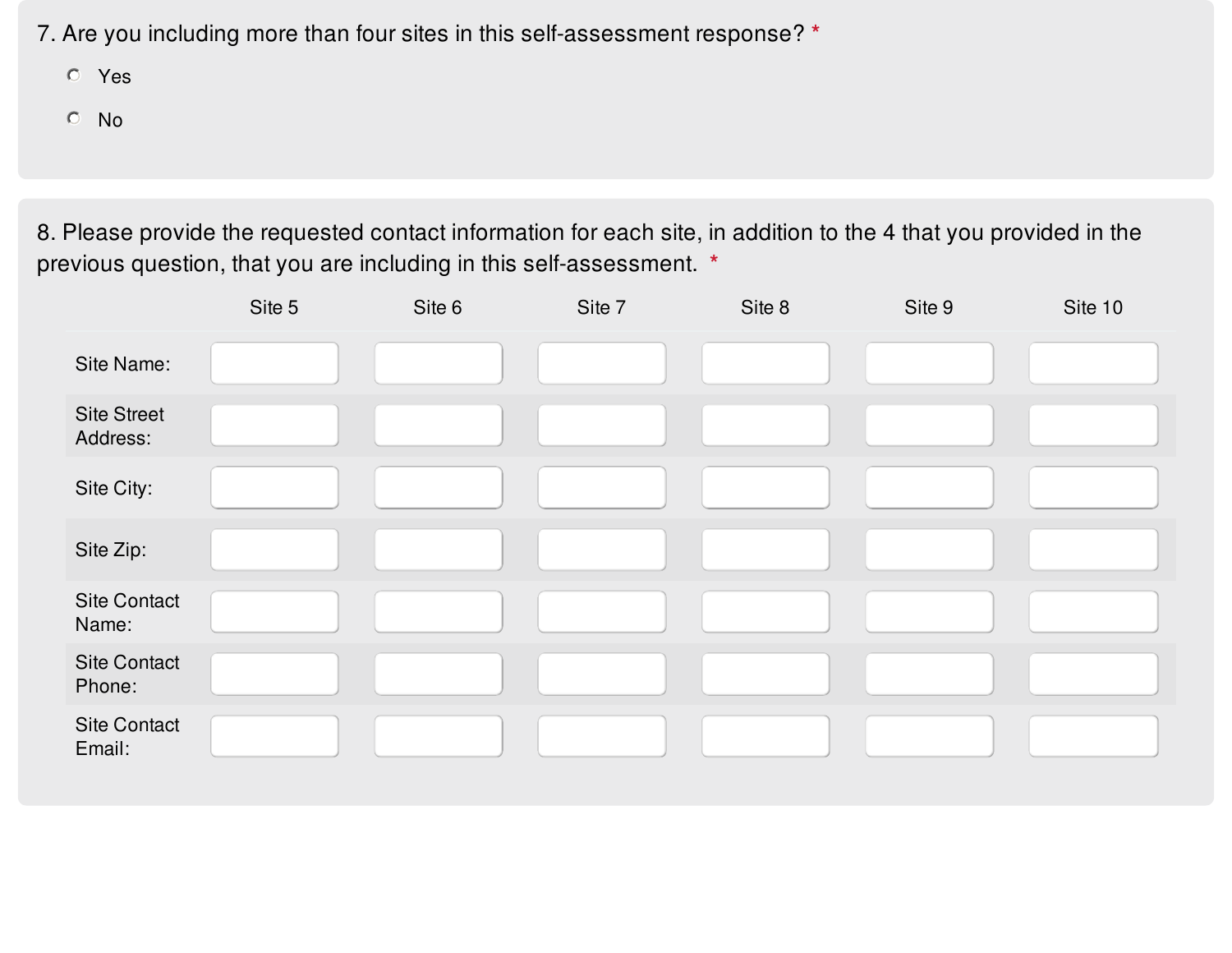9. Which funding sources are used by your agency? Select all that apply. **\***

| 7 H |
|-----|
|-----|

- $\square$  FSW
- $\Box$  TBI Waiver
- $\square$  A&D Waiver
- $\Box$  Private Pay
- $\Box$  State Line Item
- **Other**  $\Box$

# **Section B - Self Assessment**

## **Page description:**

The HCBS Settings Rule identifies settings that are presumed to have institutional qualities and, therefore, may not meet the rule's requirements. This non-residential provider selfassessment will be used to confirm that settings are not considered institutional in nature and do not have the effect of isolating people receiving HCBS from the broader community. Citations : 42 CFR § 441.301(c)(5)(v) and 42 CFR § 441.301(c)(4)(l)

**\***

*Reminder: Your response should reflect only the sites included in this self-assessment.*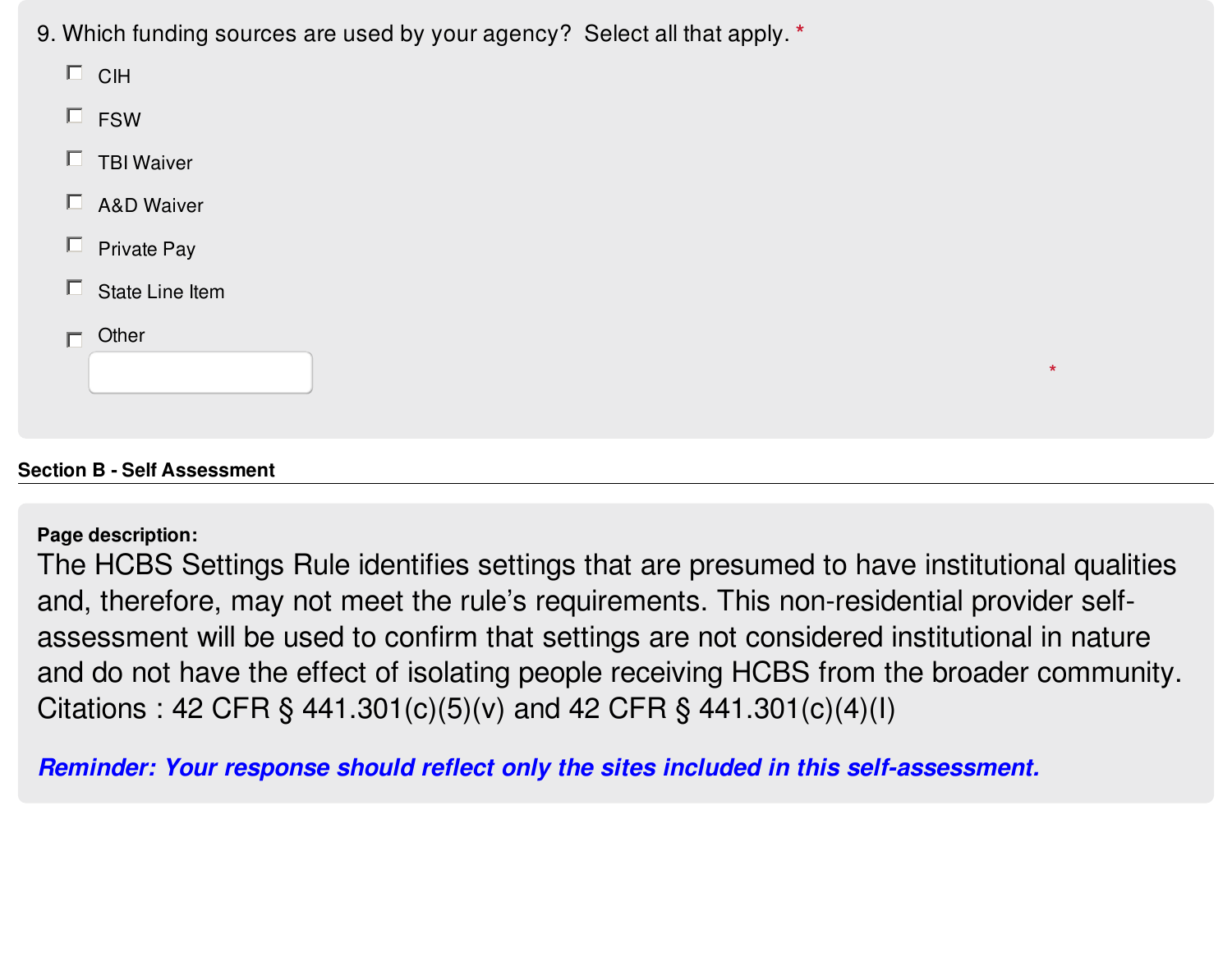10. Are any of your sites co-located or adjacent to any of the following? Check all that apply. **\***

- $\Box$  Skilled Nursing Facility (SNF)
- $\Box$  Intermediate Care Facility for Individuals with Intellectual Disabilities (ICF/ID)
- $\Box$  Institute for Mental Disease (MD)
- $\Box$  Hospital
- $\Box$  My program is not co-located or adjacent to any of the above.

11. Who is served in your setting(s)? Your response should reflect only the sites included in this selfassessment. Please provide percentages. Your responses should sum to 100%. **\***

| % with Developmental Disability |  |
|---------------------------------|--|
| % with Physical Disability      |  |
| % with No Disability            |  |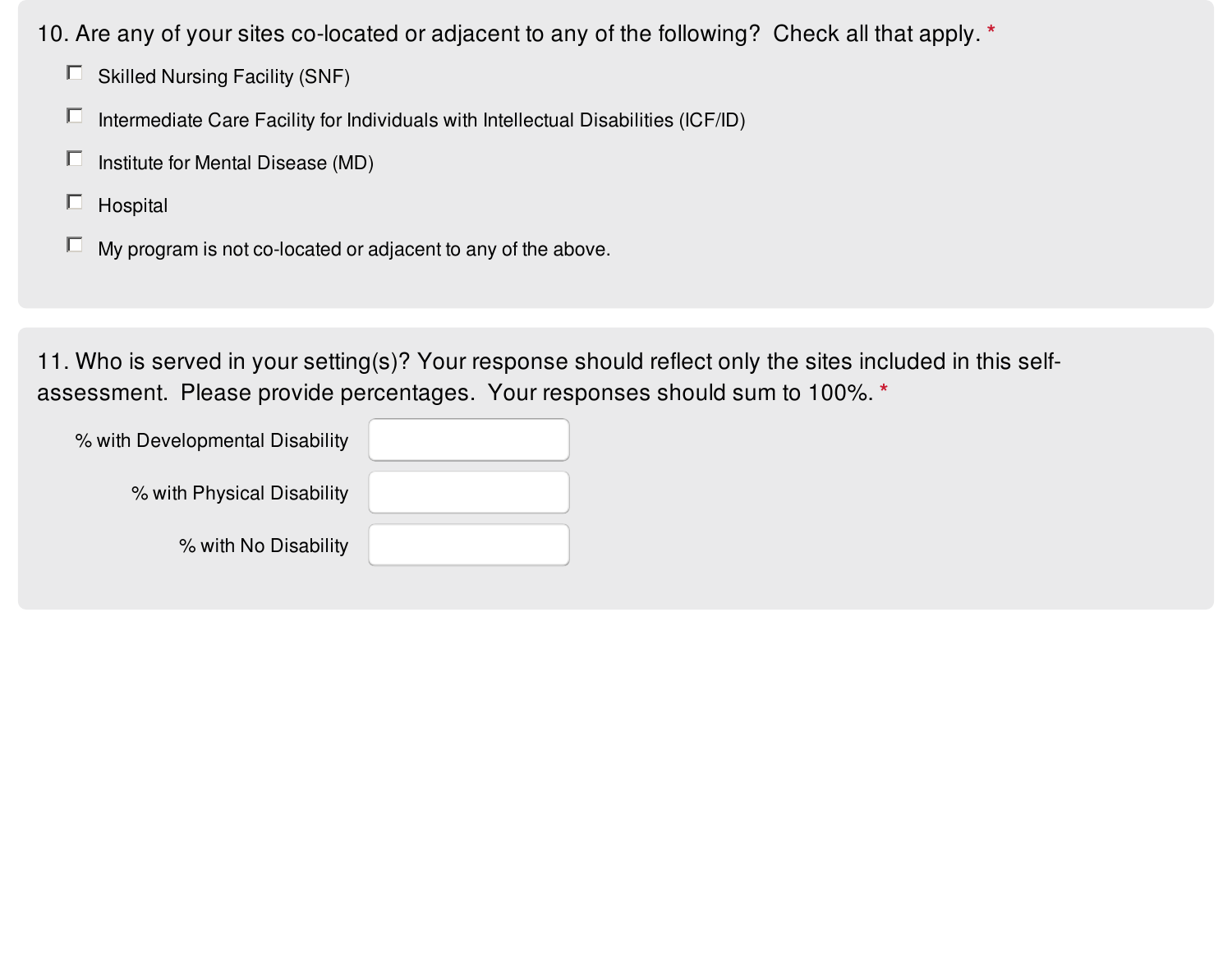12. How many consumers served in your setting(s) are within each of the age ranges listed below? Your response should reflect only the sites included in this self-assessment. **\***

| Age 0-18  |  |
|-----------|--|
| Age 19-35 |  |
| Age 36-60 |  |
| Age $61+$ |  |

13. How many individuals meet the following conditions? If an individual meets more than one condition, please include him/her in all applicable counts. Your response should reflect only the sites included in this selfassessment. **\***

| Number of individuals on pathway to employment who receive pre-vocational services and are paid<br>under a DOL 14C certificate       |  |
|--------------------------------------------------------------------------------------------------------------------------------------|--|
| Number of individuals working in the community but spending non-work time at the program, setting or<br>site (facility habilitation) |  |
| Number of individuals working on skill development (not working in a community setting)                                              |  |

14. Does the site(s) provide onsite medical (office setting, a medical complex wellness center), behavioral, or therapeutic services? Your response should reflect only the sites included in this self-assessment. **\***

Yes

 $O$  No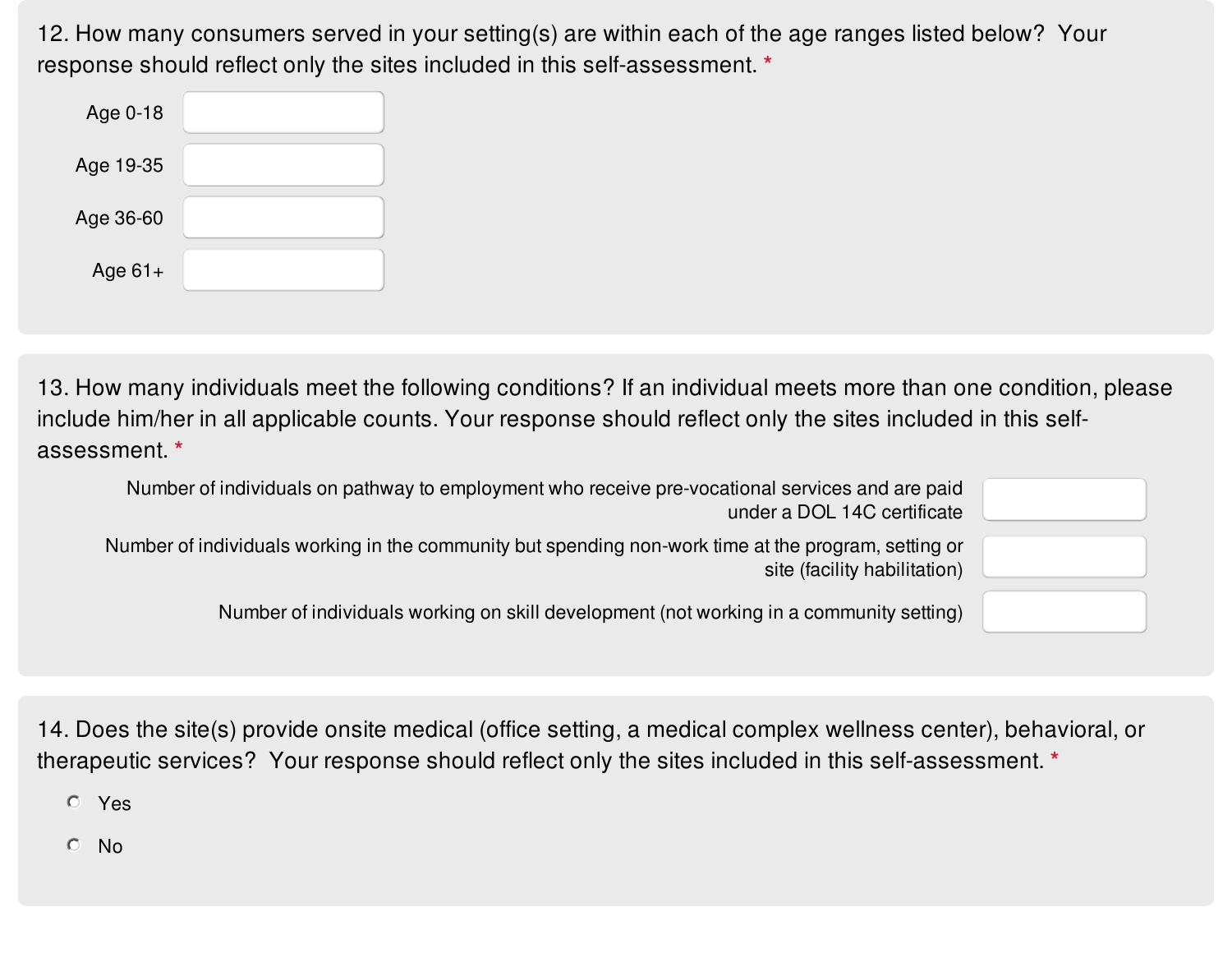15. Which of the following best describe the physical location of the site(s)? Your response should reflect only the sites included in this self-assessment. Check all that apply. **\***

|                  | Retail                   |
|------------------|--------------------------|
|                  | Residential Neighborhood |
| $\Box$           | Commercial               |
| П                | Industrial               |
|                  | Other<br>$\star$         |
| <b>Section C</b> |                          |

**Page description:**

The setting is integrated in and supports full access of people receiving Medicaid HCBS to the greater community, including opportunities to seek employment and work in competitive integrated settings, engage in community life, control personal resources, and receive services in the community, **to the same degree of access as people not receiving Medicaid HCBS.** Citations: 42 CFR 441.301(c)(4)(i)

The section below includes questions about an individual's access to services and opportunities in a community setting. Answers should be based on the extent to which these services/opportunities are available to the same degree of access as individuals not receiving Medicaid HCBS.

*Reminder: Your response should reflect only the sites included in this self-assessment.*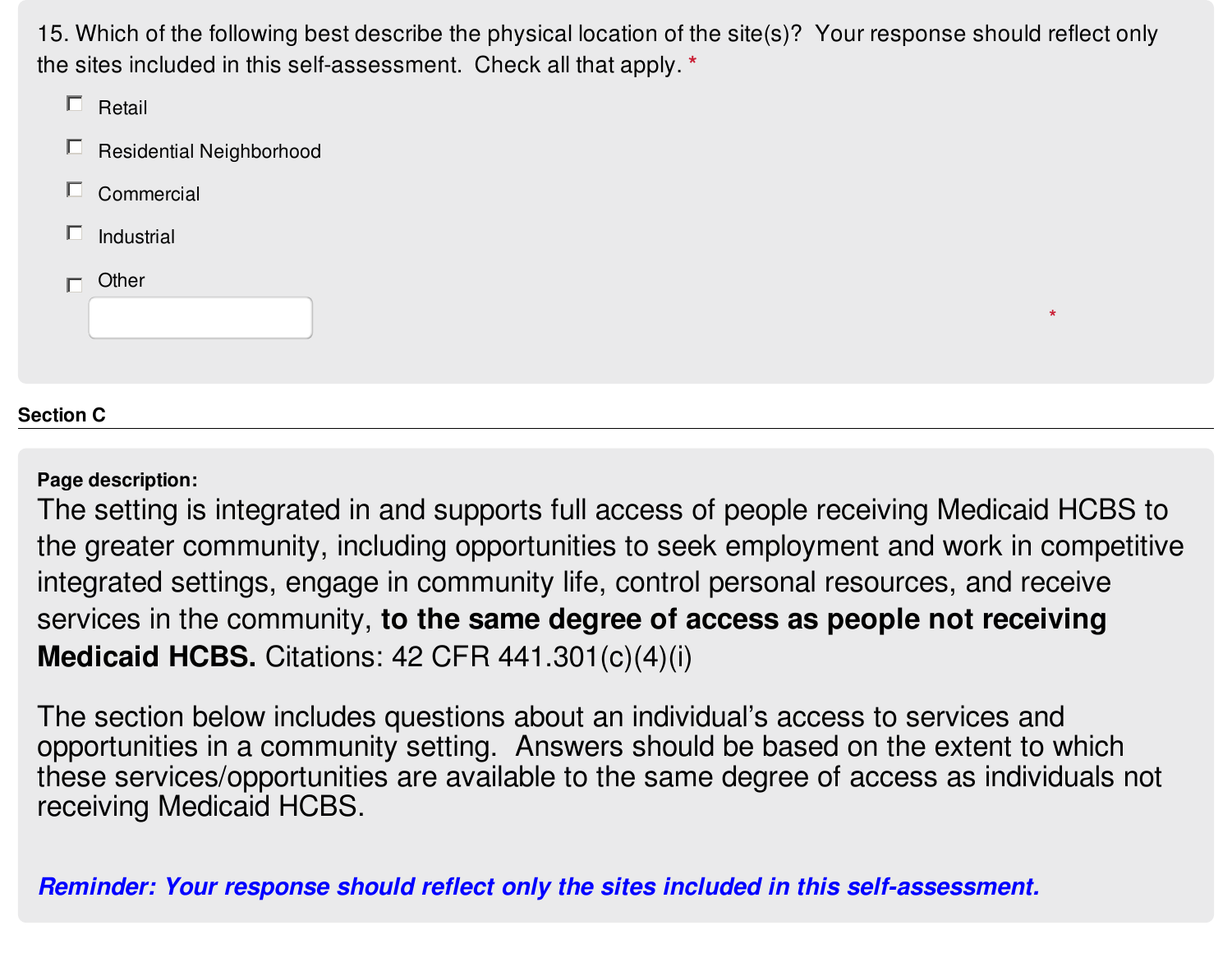16. Does the setting provide opportunities for regular meaningful non-work activities in integrated community settings for the amount of time desired by consumers? *Examples of meaningful non-work activities can include* socialization, volunteering through work or work outings. These activities should be the same types of activities *that individuals not receiving Medicaid HCBS may participate in.* **\***

- Yes
- No

17. Do the individuals served in this setting regularly interact (4 times or more per week) with members of the community (not staff or volunteers)? **\***

Yes

 $O$  No

18. Does the setting afford opportunities for individual schedules that focus on the needs and desires of an individual and an opportunity for individual growth? **\***

Yes

No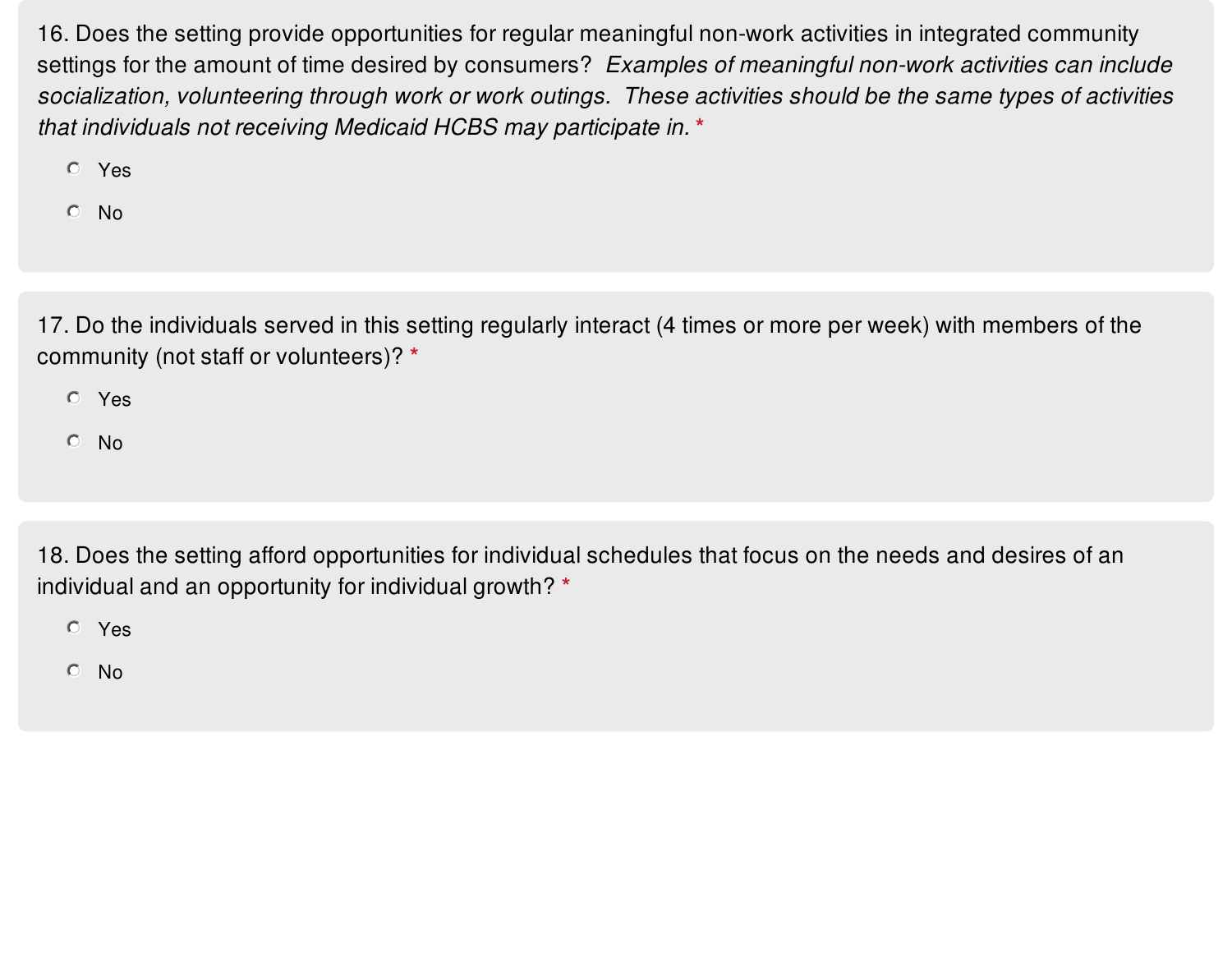19. Does the setting allow individuals the freedom to move about the setting**,** including the freedom to go outside as they chose? **\***

- Yes
- No

20. Does the setting allow individuals the freedom to move about **based on the individuals identified needs? \***

- Yes
- No
- 21. Is public transportation available to/from the setting? **\***
	- Yes
	- No

22. If public transportation is not available, are there other resources available for individuals to access the setting/service? **\***

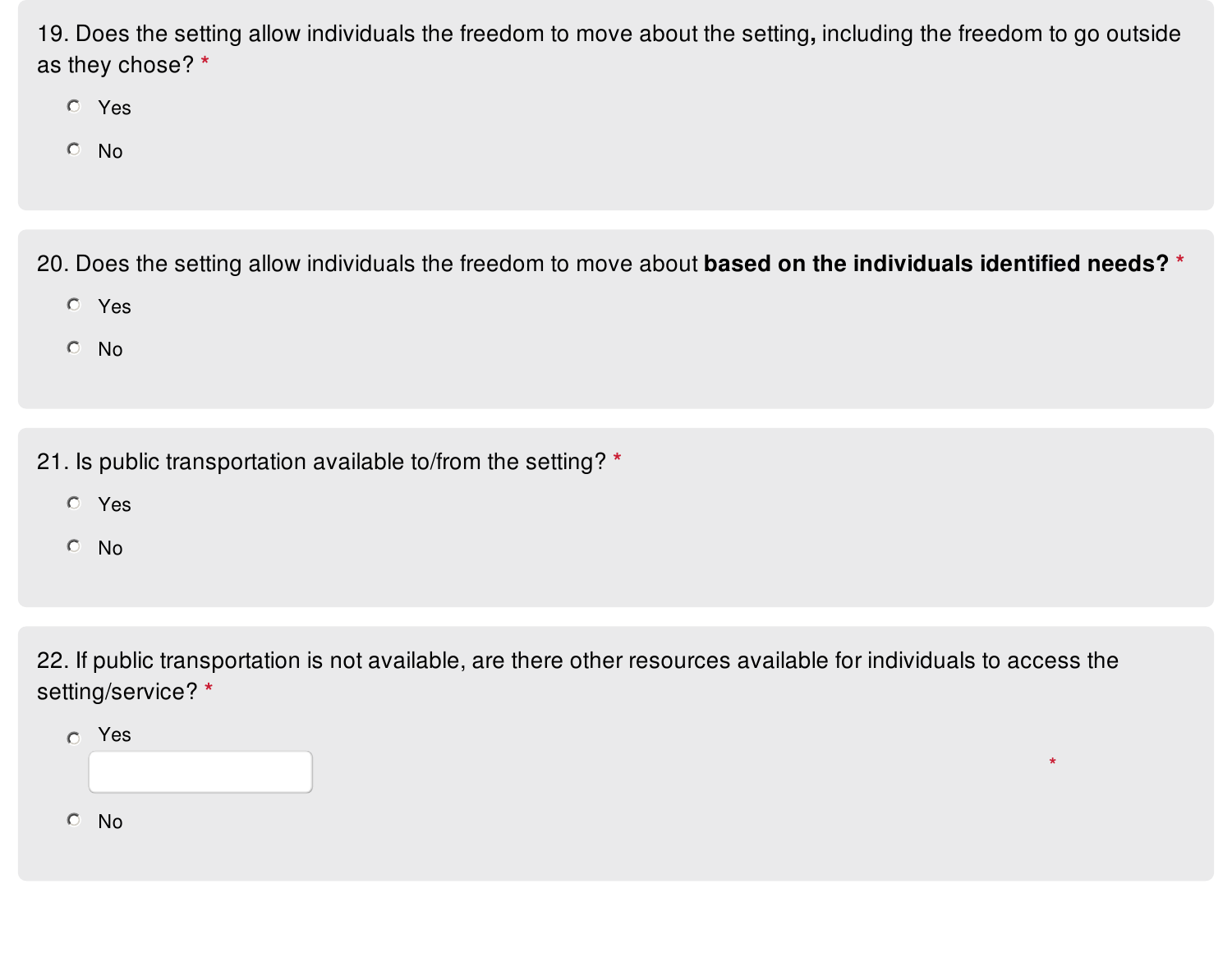23. Is information regarding transportation available to individuals in a convenient manner such as participant handbooks, handouts, or public postings? **\***

Yes

No

24. Are resources other than public transportation available for individuals to access the setting? **\***

- Yes
- No

25. Does the setting assure that tasks and activities, both inside and outside the setting, are comparable to tasks and activities for people of similar ages? **\***

Yes

No

26. Does the program include any of the below? If the Activity is offered, check the "Offered? Check if Yes" box for that Activity. Check the remaining boxes in that row only if the column applies to that Activity.

|                                       | Offered? Check if<br>Yes | Disability specific<br>program | Offered to the general<br>community | Provided to only an<br>individual |
|---------------------------------------|--------------------------|--------------------------------|-------------------------------------|-----------------------------------|
| Access to post-secondary<br>education |                          |                                |                                     |                                   |
| Activism/advocacy                     |                          |                                |                                     |                                   |
| Adult education                       |                          |                                |                                     |                                   |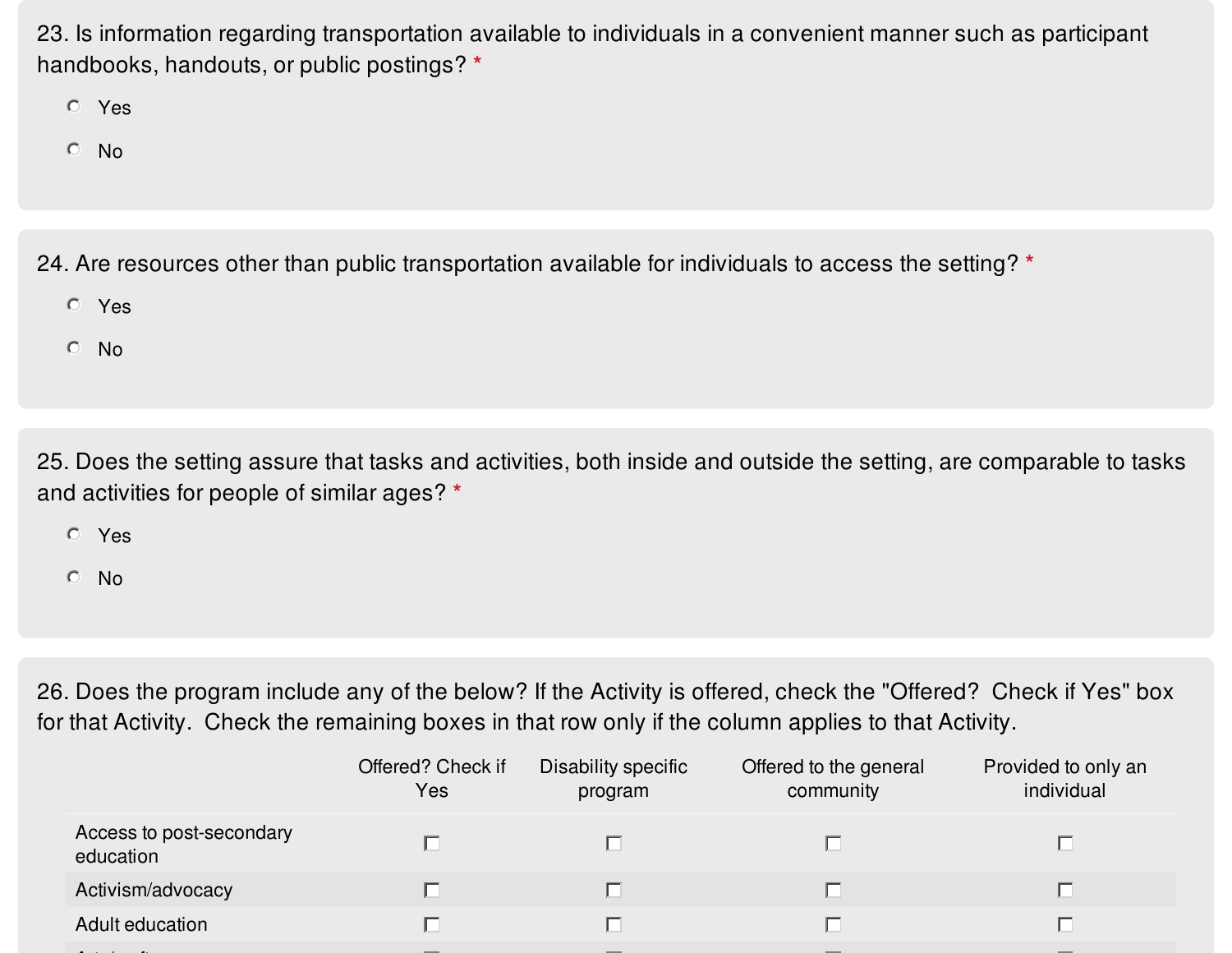| Arts/crafts                             |        | L.     |        |        |
|-----------------------------------------|--------|--------|--------|--------|
| Cultural/diversity events               | $\Box$ | $\Box$ | $\Box$ | $\Box$ |
| Daily living skill development          | $\Box$ | $\Box$ | $\Box$ | $\Box$ |
| Employment - minimum wage               | $\Box$ | $\Box$ | $\Box$ | $\Box$ |
| Employment - above minimum<br>wage      | $\Box$ | $\Box$ | $\Box$ | $\Box$ |
| Enclave - minimum wage                  | $\Box$ | $\Box$ | $\Box$ | $\Box$ |
| Enclave - above minimum<br>wage         | $\Box$ | $\Box$ | $\Box$ | $\Box$ |
| General exercise                        | $\Box$ | $\Box$ | $\Box$ | $\Box$ |
| Going out to eat                        | $\Box$ | $\Box$ | $\Box$ | $\Box$ |
| Job skill development                   | $\Box$ | $\Box$ | П      | $\Box$ |
| Money management                        | $\Box$ | 囗      | $\Box$ | $\Box$ |
| Post office/community offices           | $\Box$ | $\Box$ | $\Box$ | $\Box$ |
| Public transportation                   | $\Box$ | $\Box$ | $\Box$ | $\Box$ |
| Religious events/activities             | $\Box$ | $\Box$ | $\Box$ | $\Box$ |
| Sewing/knitting                         | $\Box$ | $\Box$ | $\Box$ | $\Box$ |
| Shopping and commercial<br>transactions | $\Box$ | $\Box$ | $\Box$ | $\Box$ |
| Singing/choir                           | $\Box$ | $\Box$ | $\Box$ | $\Box$ |
| Social skill development                | $\Box$ | $\Box$ | г      | 匸      |
| Sporting events                         | $\Box$ | $\Box$ | $\Box$ | $\Box$ |
| Theatre                                 | $\Box$ | $\Box$ | $\Box$ | $\Box$ |
| Volunteering                            | $\Box$ | $\Box$ | $\Box$ | $\Box$ |
| Work preparation                        | $\Box$ | $\Box$ | $\Box$ | $\Box$ |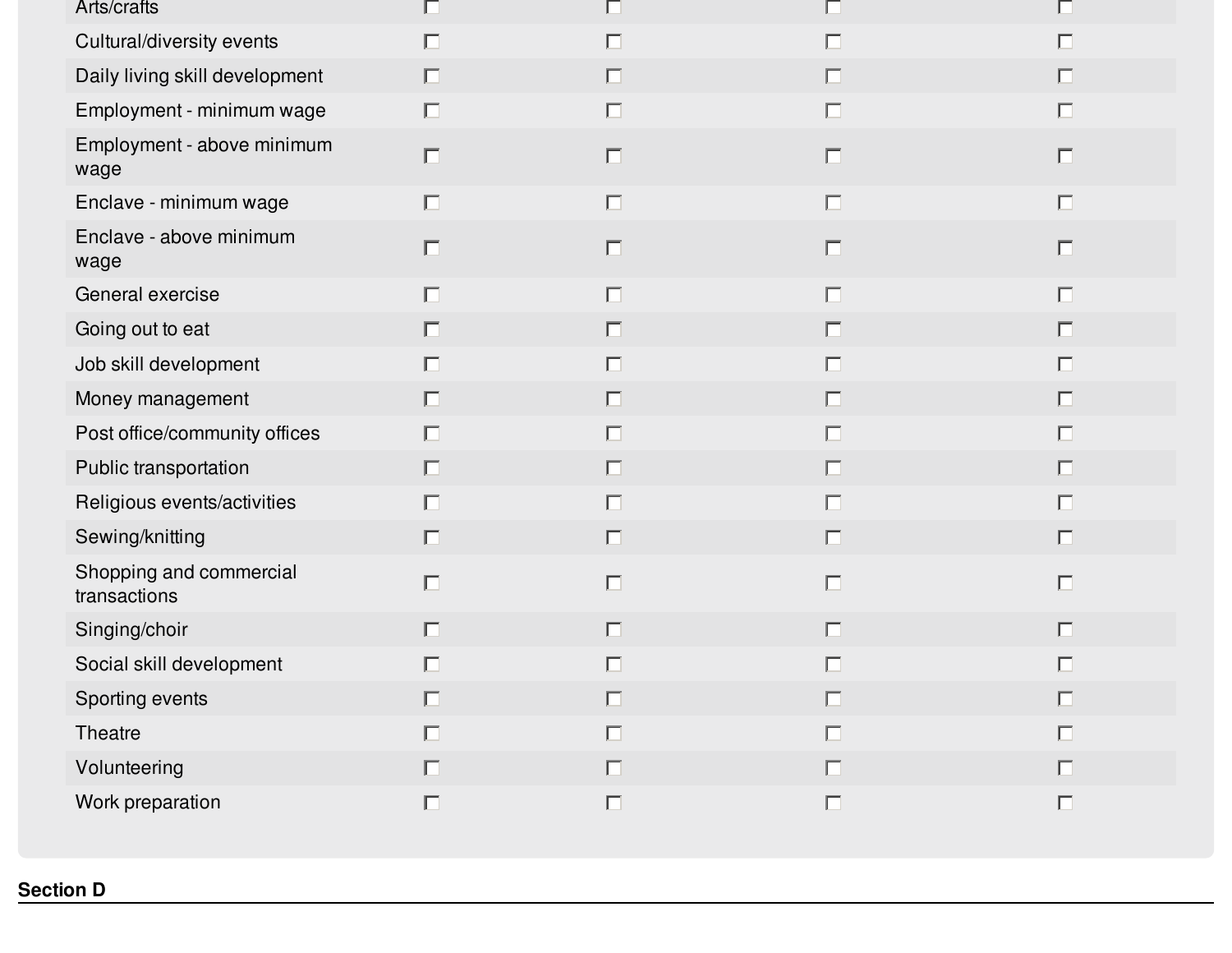**Page description:**

The setting is selected by the individual from among setting options including non-disability specific settings. The settings options are identified and documented in the person-centered plan and are based on the individual's needs and preferences. Citation: 42 CFR 441.301(c)  $(4)(iii)$ 

The section below includes questions about choices offered to an individual. Answers should be based on whether these choices allow flexibility to the same degree as individuals not receiving Medicaid HCBS.

*Reminder: Your response should reflect only the sites included in this self-assessment.*

27. Does the setting provide individuals with flexibility in their schedule? **\***

- Yes
- No

28. Are individuals given flexibility in when they take breaks/lunch times? **\***

- Yes
- No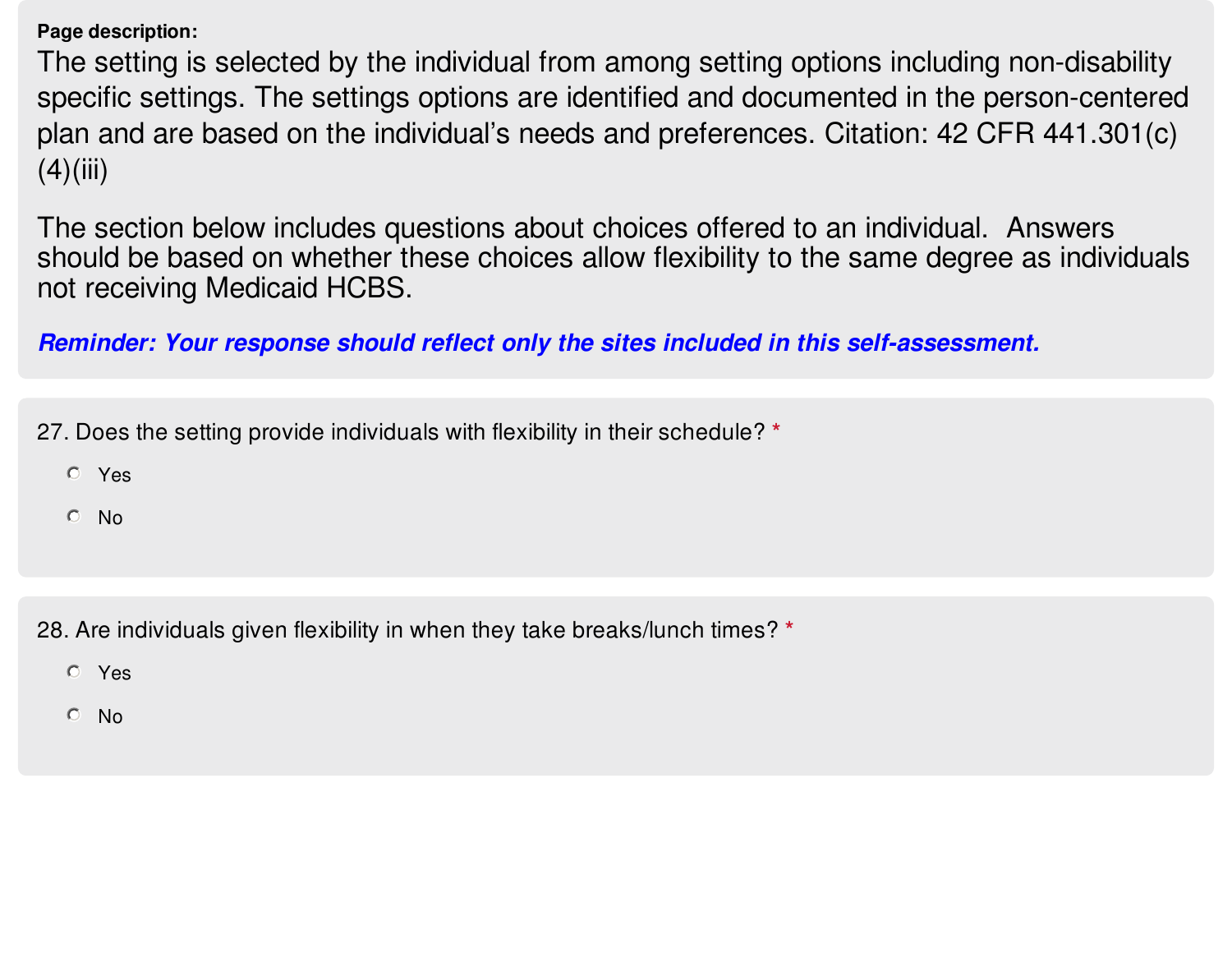29. Are activities adapted to individuals' needs and preferences? **\***

Yes

No

**Section E**

**Page description:**

The setting ensures an individual's rights of privacy, dignity, and respect, and freedom from coercion and restraint. Citation: 42 CFR 441.301(c)(4)(iii)

The section below includes questions about an individual's right to privacy. Answers should be based on whether an individual's expectation of privacy is ensured to the same degree as individuals not receiving Medicaid HCBS.

*Reminder: Your response should reflect only the sites included in this self-assessment.*

30. Does the setting have policies to ensure all information about individuals is kept private/confidential? **\***

Yes

No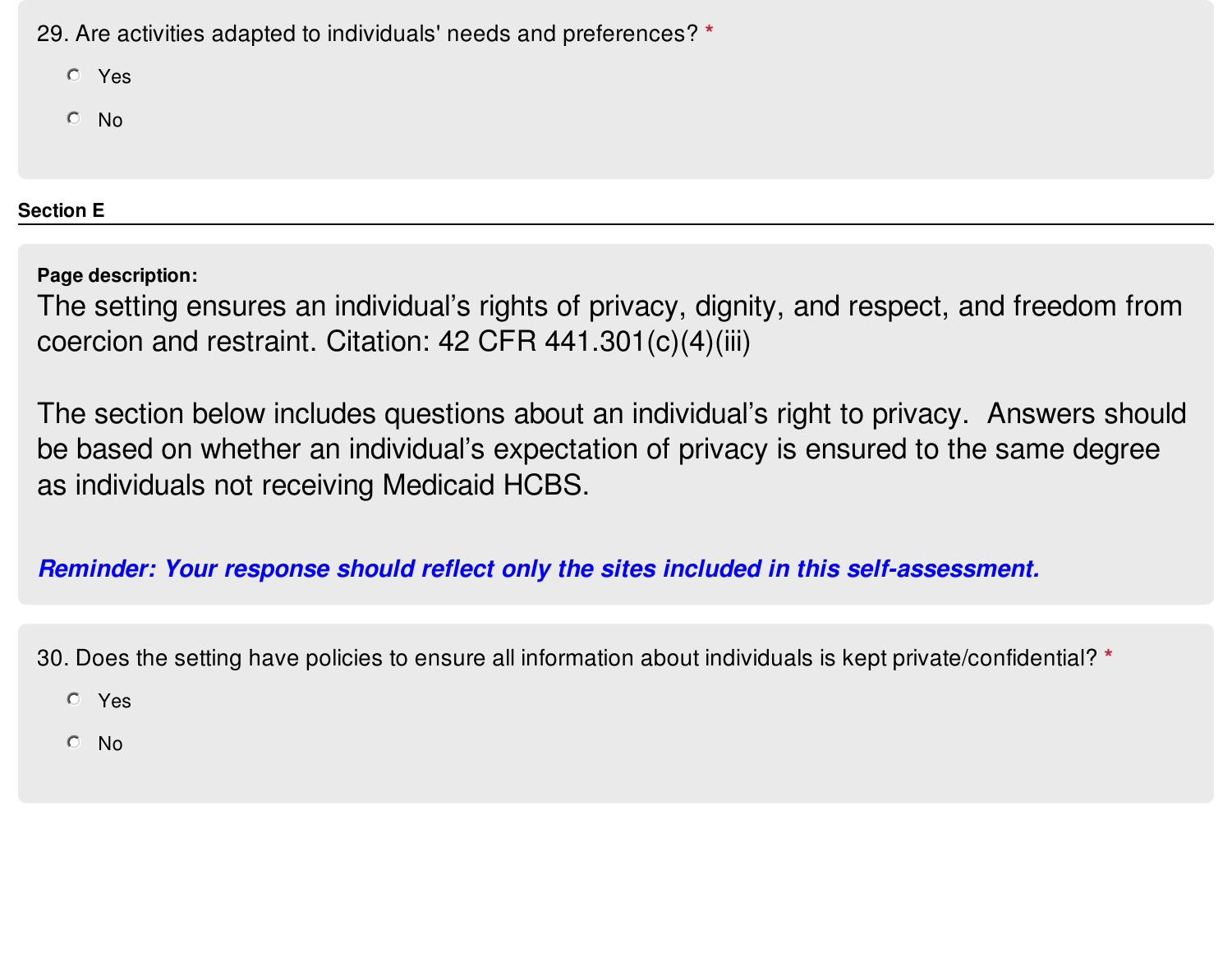31. Is personal care assistance, when needed, provided in private? **\***

Yes

No

32. Does the setting have policies to ensure staff interacts and communicates with people respectfully and in a manner in which the person would like to be addressed at all times? **\***

Yes

No

33. Does the setting/service provide the opportunity for all individuals to have the space in order to speak on the telephone, open and read mail, and visit with others in private? **\***

Yes

No

34. Does the setting policy ensure response to each individual's needs as defined in their individual service plan?

Yes

**\***

No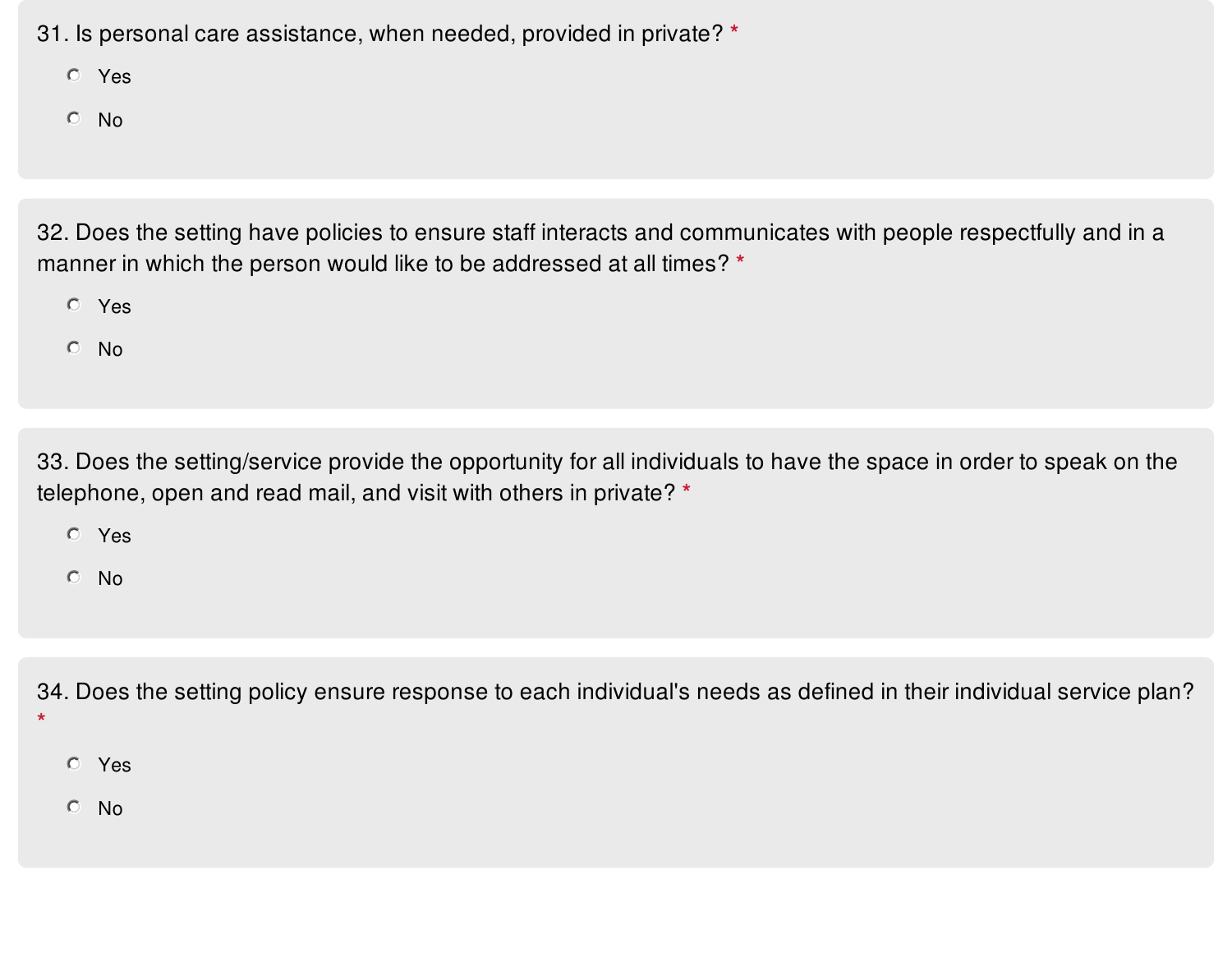35. Does the setting ensure that one person's behavior supports do not impede on the rights of other individuals? **\***

- Yes
- $O$  No

36. Does the setting offer a secure place for the individual to store personal belongings? **\***

- Yes
- No

# **Section F**

**Page description:**

The setting optimizes, but does not regiment, individual initiative, autonomy, and independence in making life choices including but not limited to daily activities, physical environment, and with whom to interact. Citation: 42 CFR 441.301(c)(4)(iv)

The section below includes questions about an individual's level of independence. Answers should be based on whether an individual has the freedom of movement and opportunity for independence in making life choices to the same degree as individuals not receiving Medicaid HCBS.

*Reminder: Your response should reflect only the sites included in this self-assessment.*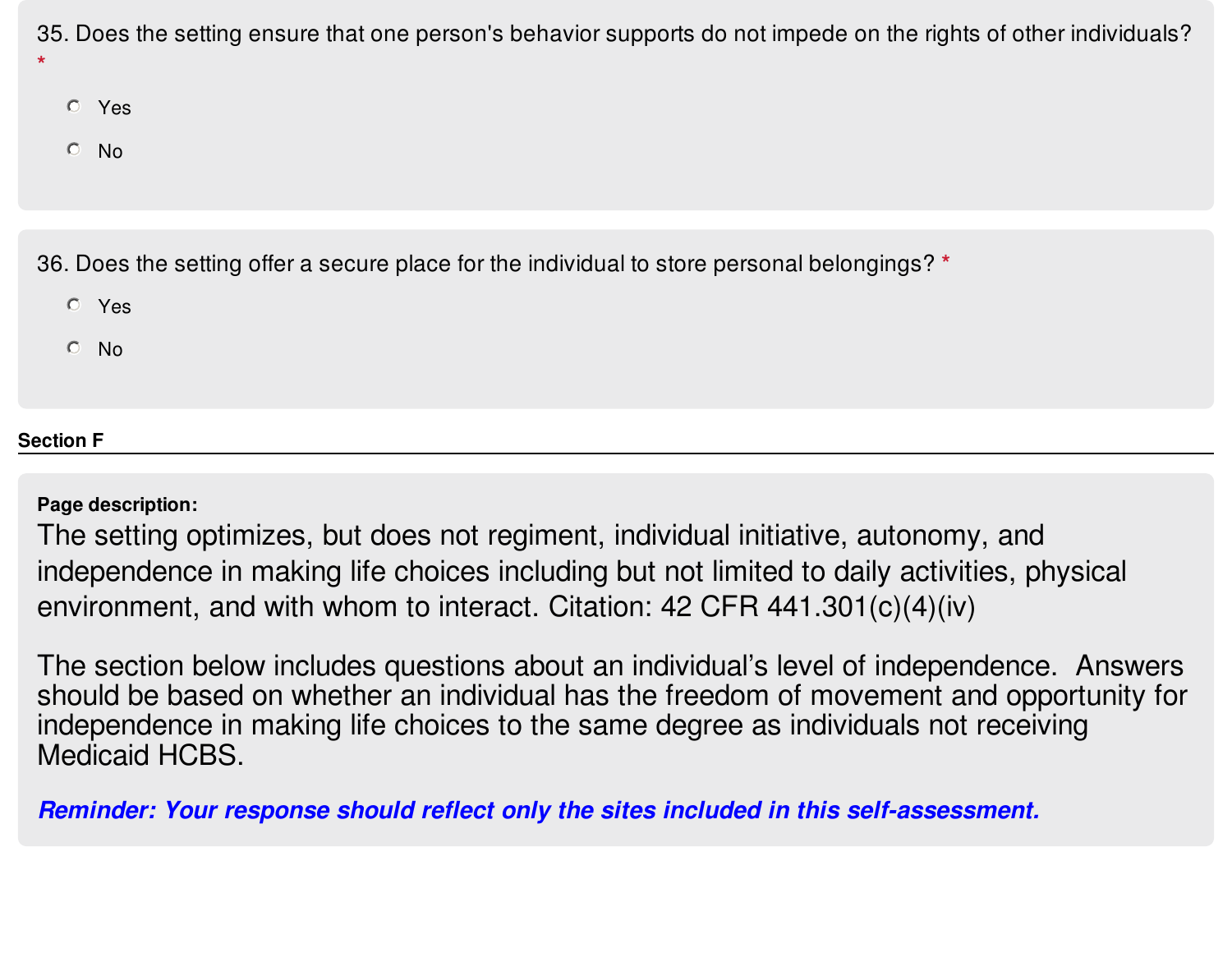37. Does the setting have any of the following barriers preventing individuals' movement? Check all that apply. **\***

- $\Box$  Gates
- Locked Doors
- $\Box$  Fences
- $\Box$  Other
- $\Box$  No, we have no barriers preventing individuals' movement

38. If there are restrictions in place, please explain. **\***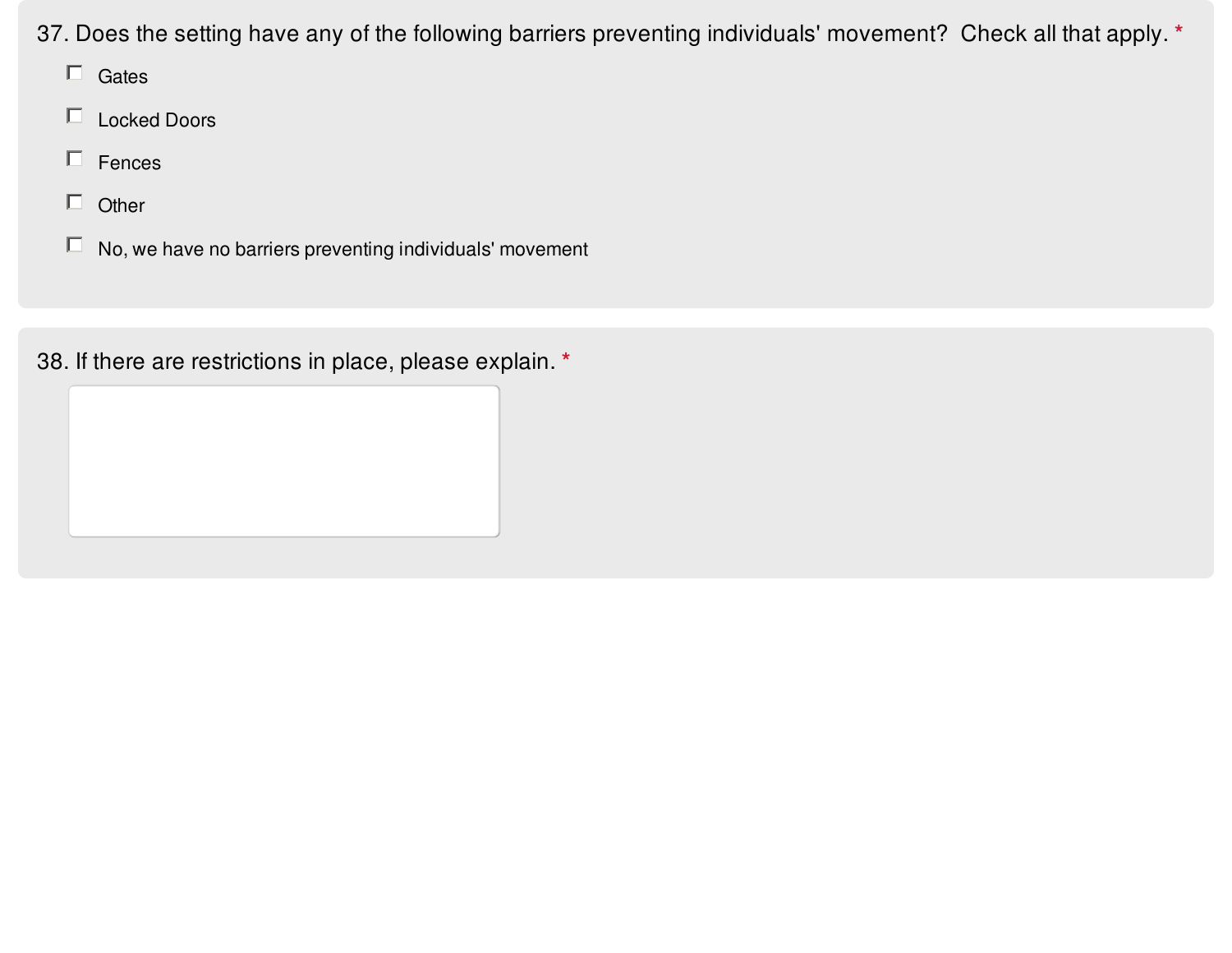39. Does the setting offer any of the following options for the consumers to meet physical environment goals and needs? Check all that apply. **\***

- $\Box$  Indoor gathering space
- $\Box$  Outdoor gathering space
- $\Box$  Large group activity space
- $\Box$  Small group activity space
- $\Box$  Private space
- $\Box$  Area for calming activities
- $\Box$  Area for stimulating activities
- $\Box$  None of the above

40. Does the setting afford the opportunity for tasks and activities that match to the following attributes for individuals: (check all that apply) **\***

- $\Box$  Age
- $\Box$  Skills
- $\Box$  Abilities
- $\Box$  Desires/Goals
- $\Box$  None of the above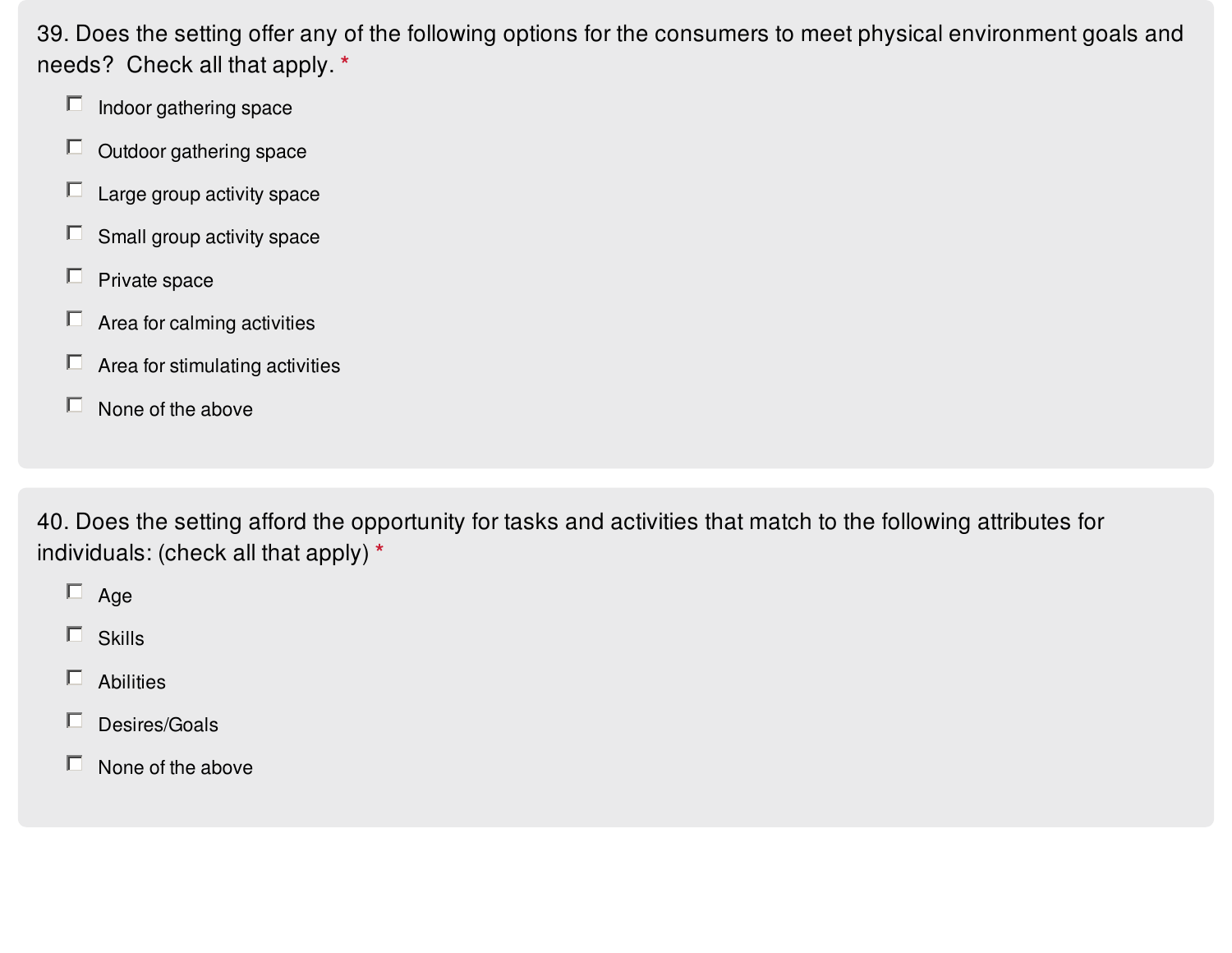- 41. Is the setting physically accessible, including access to bathrooms and break rooms? **\***
	- Yes
	- No
- 42. Does the setting provide for an alternative meal and/or private dining if requested by the individual? **\***
	- Yes
	- No

43. Do people have access to food at any time consistent with individuals in similar and/or the same setting? **\***

- Yes
- No

44. Does the setting allow people to choose with whom they spend their time while at the setting? **\***

- Yes
- No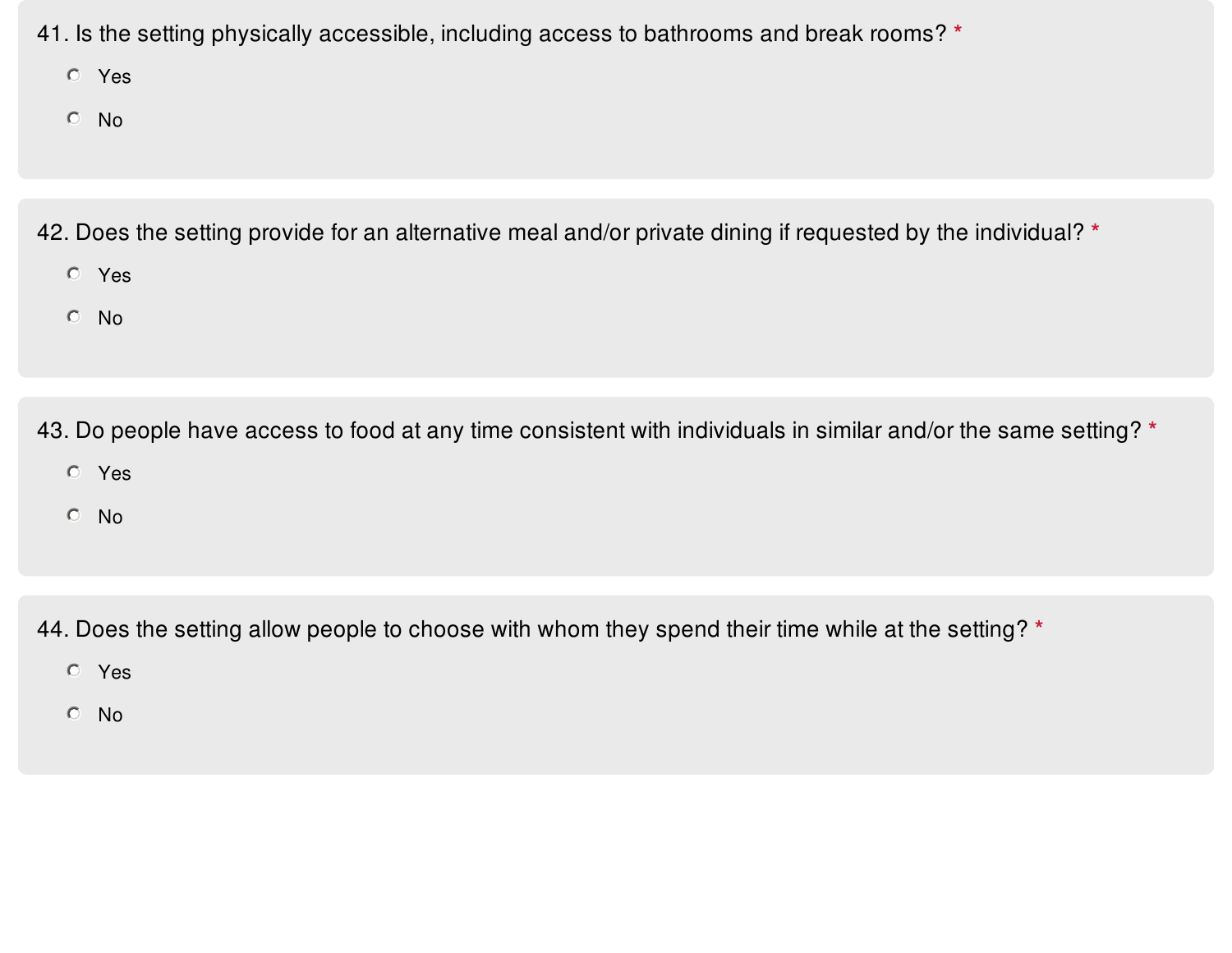- 45. Does the setting support individuals to do the following? (check all that apply) **\***
	- $\Box$  Make decisions
	- $\Box$  Vote
	- $\Box$  Move about the community
	- $\Box$  Associate with others
	- $\Box$  Practice their religion
	- $\Box$  Access their money
	- $\Box$  Make personal decisions
	- $\Box$  None of the above

# **Section G**

# **Page description:**

The setting facilitates individual choice regarding services and supports, and who provides them. Citation: 42 CFR 441.301(c)(4)(v) 441.710(a)(1)(v)

The section below includes questions about an individual's choice to select their services and supports based on their individual preferences. Answers should be based on whether an individual is offered such choices to the same degree as individuals not receiving Medicaid HCBS.

*Reminder: Your response should reflect only the sites included in this self-assessment.*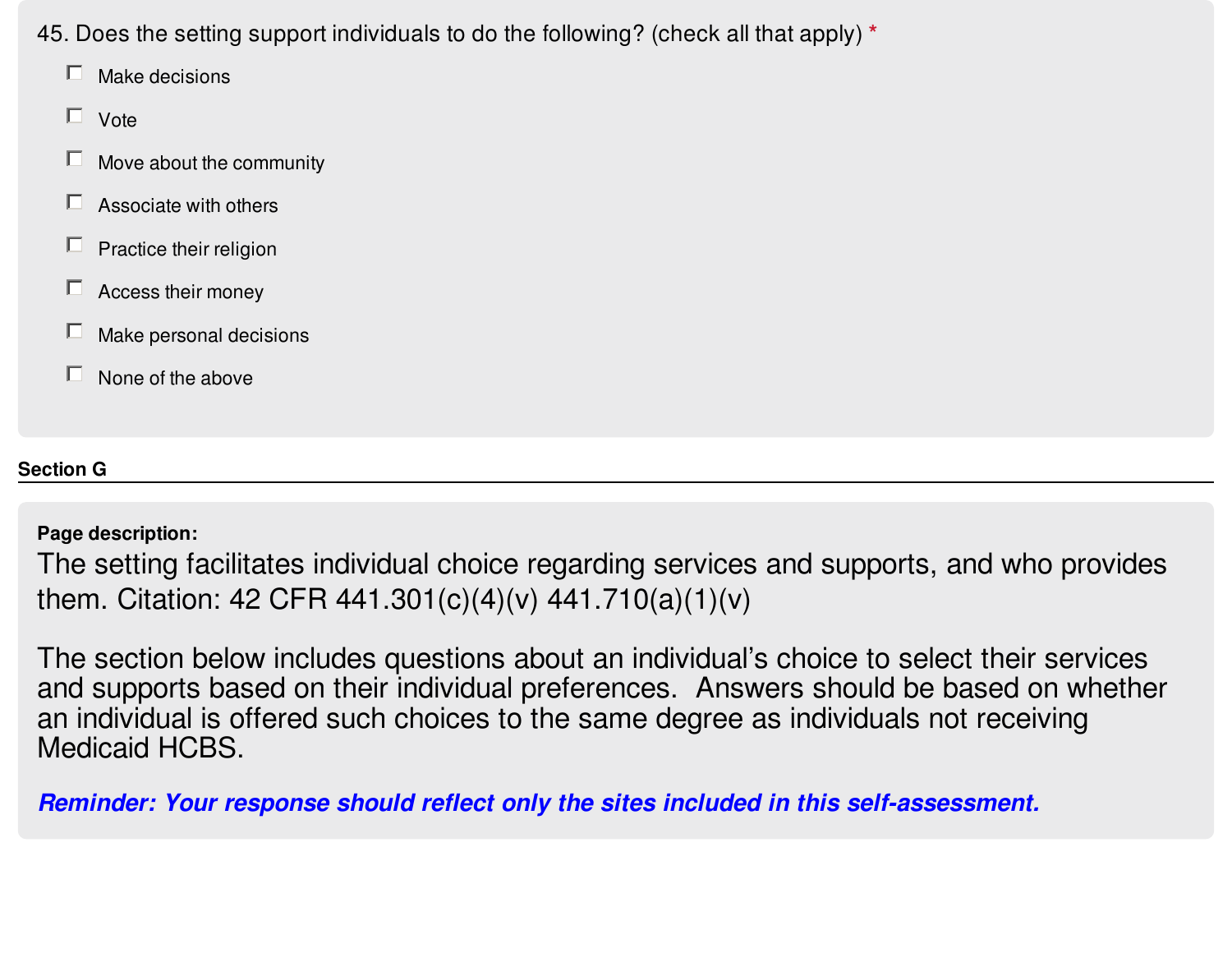46. Are individuals provided a choice regarding the setting they participate in when they sign their Individual Service Plan? **\***

Yes

No

47. Does the setting allow individuals to choose which of the setting's employees provide his/her services? Example: An individual requests that all personal care services for her be conducted by female employees. Is that individual's request met? **\***

Yes

No

48. Does the setting allow prospective individuals the opportunity to tour the setting? **\***

Yes

No

49. Does the setting afford individuals the opportunity to regularly and periodically update or change their work/daily activities? **\***

Yes

No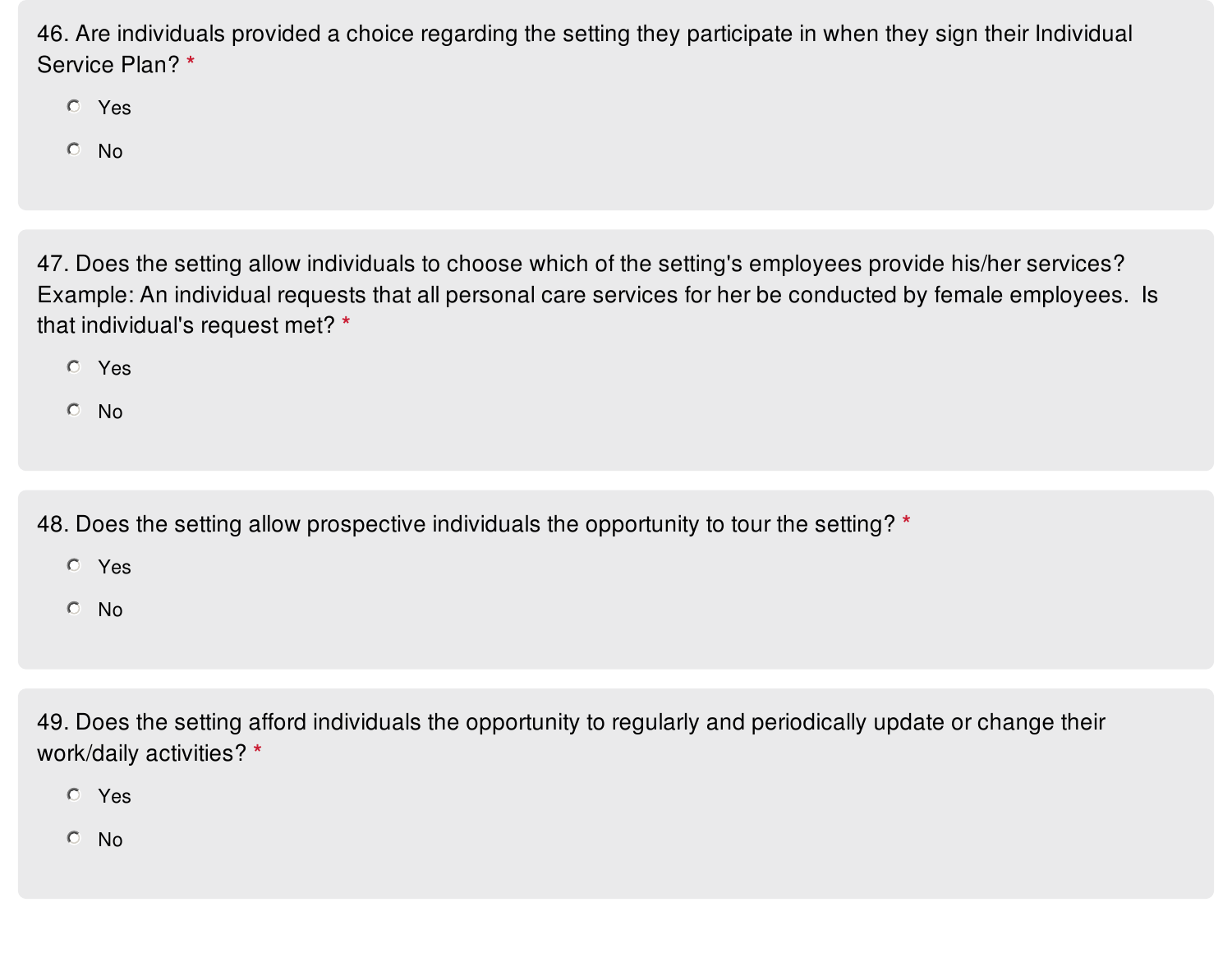50. Does the setting have person-centered policies to ensure individuals are supported in developing settingspecific plans to support his/her needs and preferences? **\***

Yes

No

51. Does the setting ensure staff is knowledgeable about the capabilities, interests, preferences, and needs of people? **\***

- Yes
- No

52. Does the setting provide information to individuals about how to make a request for additional services, or changes to their setting-specific plans? **\***

Yes

No

**Section H**

**Page description:**

*Reminder: Your response should reflect only the sites included in this self-assessment.*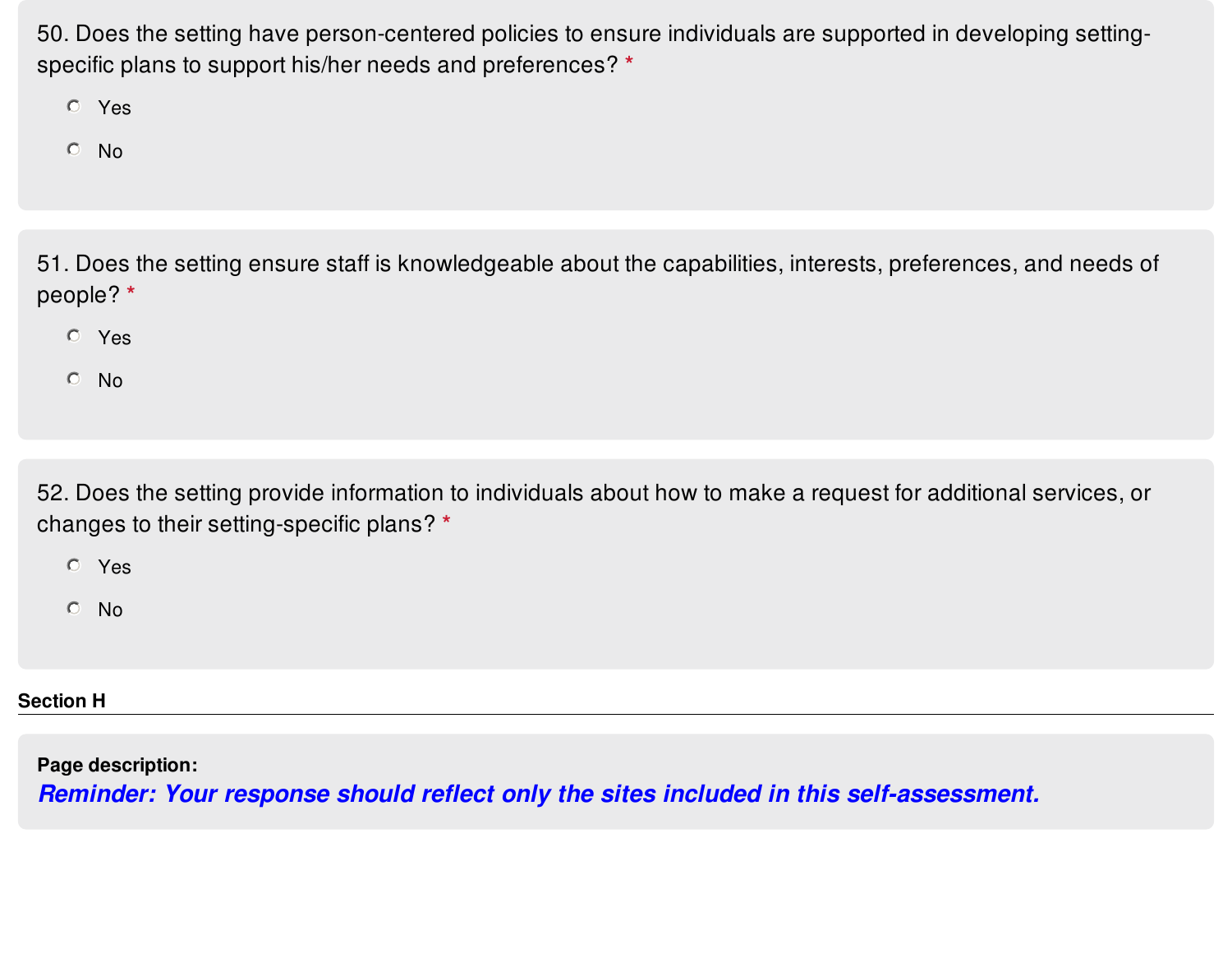53. Do all staff (paid and unpaid) receive new hire training related to company policies? **\***

Yes

No

54. Do all staff (paid and unpaid) receive continued education related to company policies? **\***

- Yes
- No

55. Are company policies regularly reassessed for compliance and effectiveness, and amended as necessary? **\***

- Yes
- No

56. Does the setting have documentation indicative of staff's adherence to policies, such as training documentation and sign-in sheets for relevant activities? **\***

- Yes
- No

**Additional Comments**